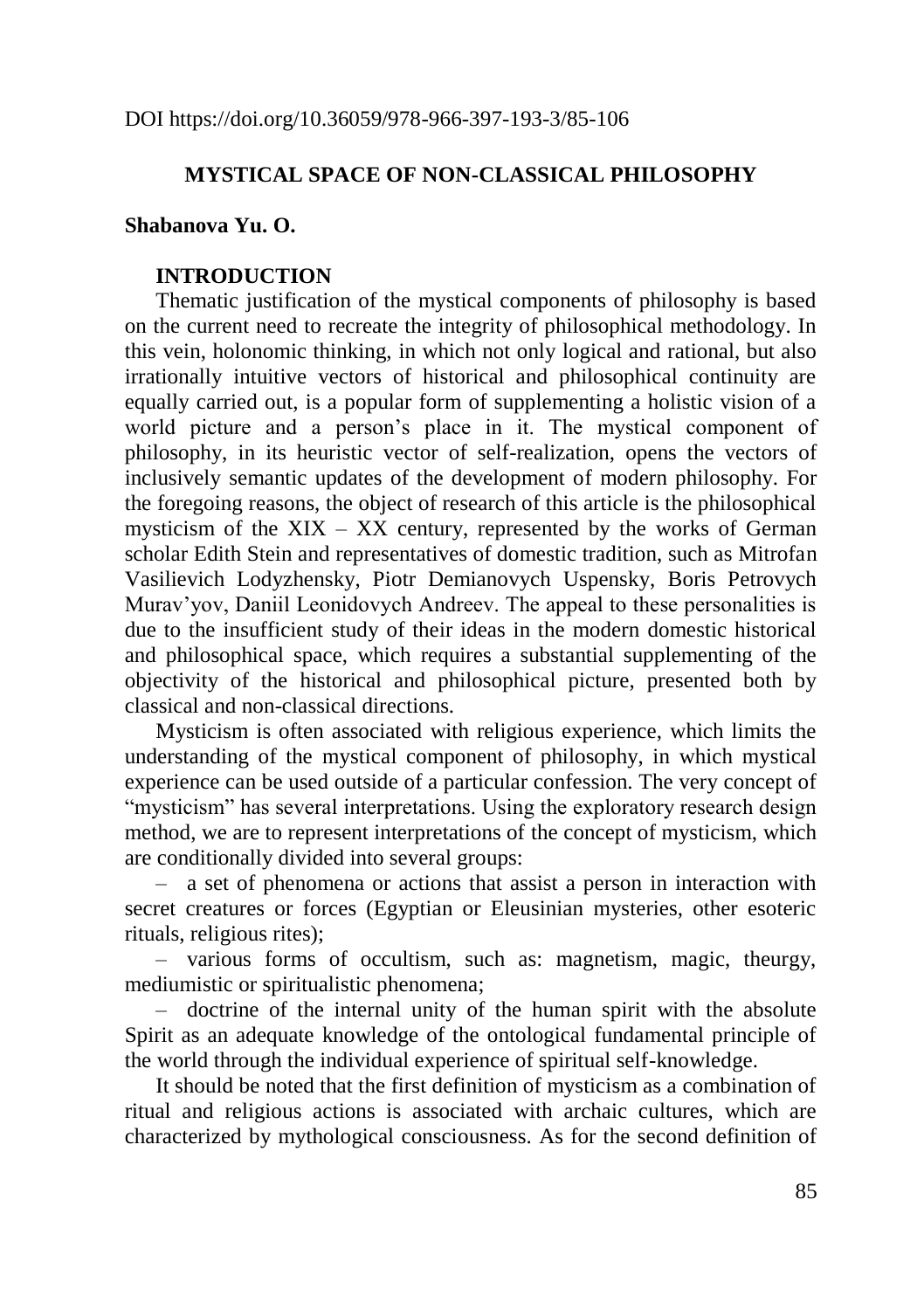mysticism associated with spiritualistic and magical phenomena, it requires a clear differentiation from magic, occult sciences and philosophical mysticism. Thus, the methodological basis of the study is the definition of the concept of *mysticism as an act of unity of the universal essence of transcendental reality and the subject of contemplation by expanding the consciousness of the individual "I" to the absolute Spirit, as well as mysticism, in the form of the most adequate expression of the content of mystical experience (spiritual empery) in systematic design of certain teachings.*

In this regard, philosophical mysticism seems to be a doctrine organically interconnected with the rich experience of philosophical reflection, stated discursively in the historical and philosophical space.

Philosophical mysticism is a metaphysical discourse about the mystical, as a transcendental reality that forms epistemological and anthropo-axiological representations. So, the concept of "philosophical mysticism" distances itself from the understanding of mysticism in its cult and ritual manifestations; in various forms of occultism; in primitive and philistine ideas.

The key to the definition of philosophical mysticism seems to be the identification of the causes of the mystical vector of worldview, which includes the immanent individual desire for the Absolute, the appeal to the true Being of its own nature.

This eternally inherent desire for a Transcendant is especially aggravated in the critical phases of the development of cultural eras, usually accompanied by extreme forms of rationalism or pragmatism, in the form of opportunistic and simplified worldviews. Then philosophy organically seeks a way out of critical situations, inevitably turning to God, the Divine, the Absolute, which allows expanding the boundaries of the worked-out system and form an evolutionarily demanded new system of views. The path to its formation is mystical insights, subsequently designed as logical and rational systems.

It should be noted that the development of these directions in the European continuum is observed not historically-sequentially, but parallelinterconnectively. So in modern forms of mystical worldview, one can observe the manifestation of signs of all three forms of mysticism.

In the European context, the transpersonal (mystical) metaphysics seems to be the point of suppression of esotericism, doctrinality and speculativeness*. Transpersonal metaphysics is an abstracted and metaphysical system based on sacred knowledge that contributes to the expansion of the heuristic and conceptual boundaries of anthropogenesis through the reintegration of all possible epistemological divisions.*

At the turn of  $XIX - XX$  centuries, philosophical mysticism acquires an original manifestation, realizing all of the above functions on the basis of the philosophical and worldview picture of its time, expanding the system of non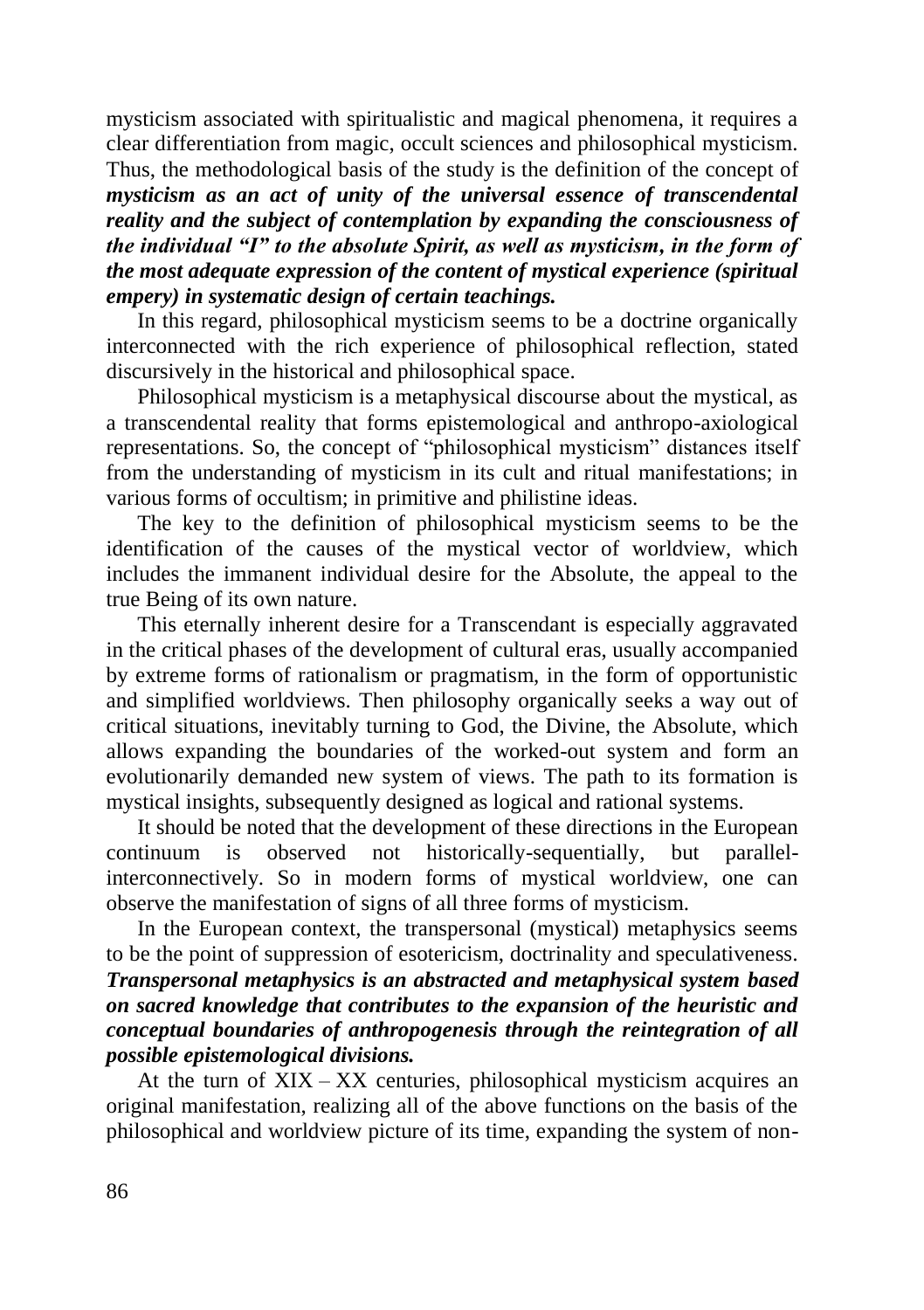classical philosophy. These are the teachings of the German scholar Edith Stein and a number of thinkers such as Mitrofan Vasilievich Lodyzhensky, Piotr Demianovych Uspensky, Boris Petrovych Murav'yov, Daniil Leonidovych Andreev of the turn of the XIX and XX centuries, who for the most part represented the domestic tradition abroad.

# **1. General cultural and mystical context of views development of those representatives of "Eastern Christian esotericism"**

The theoretical and world outlook area of the home culture at the end of  $19<sup>th</sup>$  and  $20<sup>th</sup>$  centuries is a kind of bosom in which content specificity of the "Eastern Christian esotericism" naturally takes its shape.

First of all, it is Russian religious philosophy on behalf of N.A. Berdiaiev, V.S. Soloviov, S.N. Bulgakov, S.N. and E.N. Trubetskih with the specific to it deep orthodox roots and rethinking of theosophy in its own kind. The idea of soficity and searchings for the synthesis of knowledge influenced synthetic methodology and holistic ontology of P.D. Uspensky, M.V. Lodyzhensky, B.P. Murav'yov, D.L. Andreev in many ways.

The symbolism of the culture of Silver Age had its impact on the views of those thinkers. One of the grounds for the ontological posture development of the representatives of "Eastern Christian esotericism" is a cosmism, represented by both religious and naturalistic trends according to which human being is organically fitted not only to planet system, but to the whole universe.

The representatives of "Eastern Christian esotericism" was not out of reach from contemporary to them tendencies in scientific knowledge that experienced a swift development. In the views of home esotericists we may find a reflection of the concept of futurology as a modelling of creative presentations on new reality that unites metaphysical and constructive approaches.

On the background of philosophical and world outlook tendencies of that time, theosophy influenced ideological grounding of "Eastern Christian esotericism". The period of the end of  $XIX^{th} - XX^{th}$  centuries is marked by emergence and development of theosophical movement that was getting it own power out of vigorous impulse of H.P. Blavatsky who portrayed part of the ancient teaching on Divine Wisdom as exoteric knowledge, not esoteric one. Regardless the Blavatsky develops her activity in America, India and Europe, Russian intellectuals were aware of and joined to international theosophic movement. In this regard we could mention the names of Elena Pisareva, Anna Philosophova, Sofia Gerye, Anna Kamenskaia, Vera Johnson (niece of Blavatsky who married an american theosophist) who represent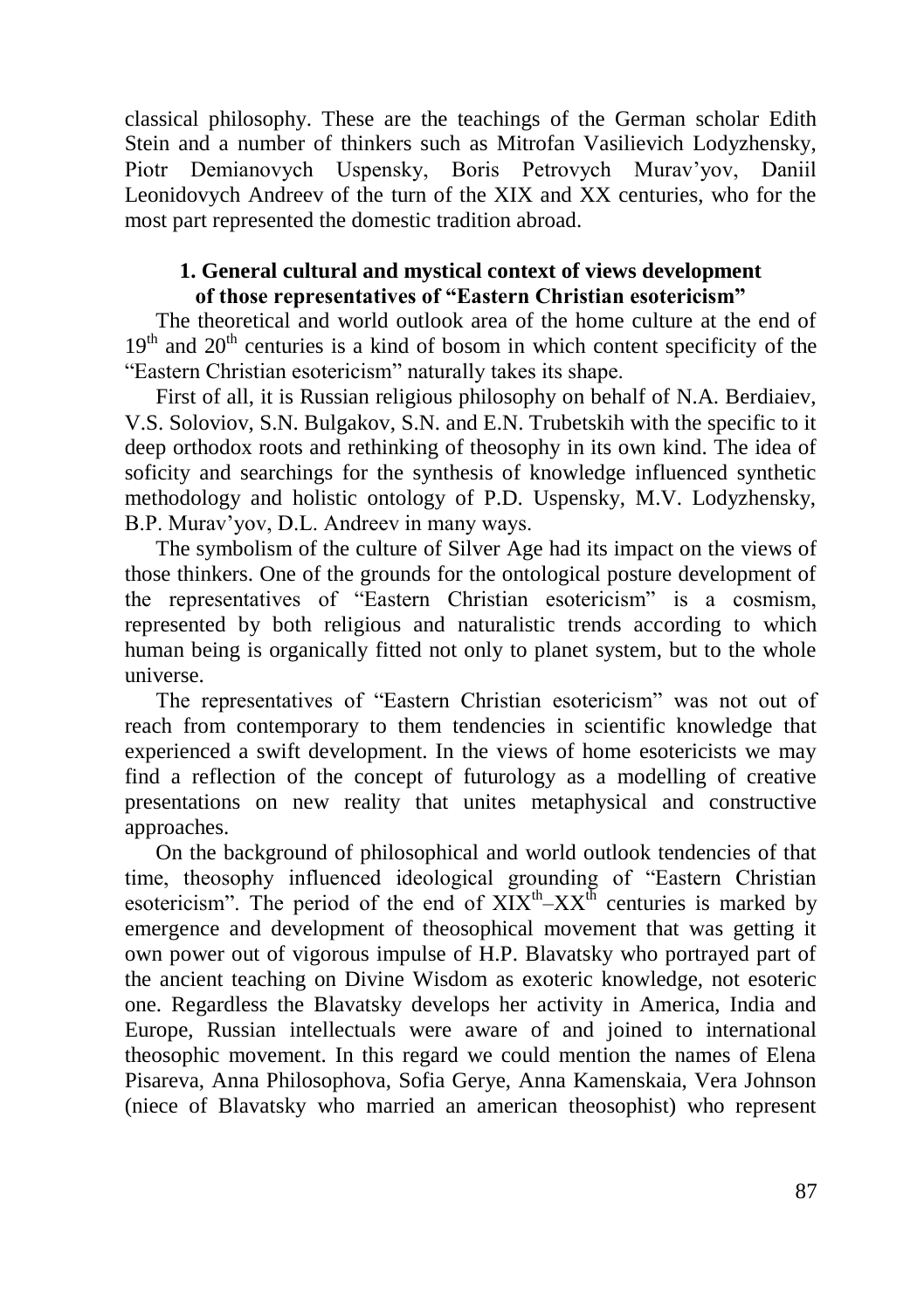theosophical activity in Russia and beyond its borders<sup>1</sup>. The most influential idea that inspired considered thinkers was the theosophical idea of synthesis that was akin in its content to soficity of Russian religious philosophy. In this context we speak on both on world outlook synthesis, that unites religious, scientific and philosophical concepts, and on synthesis of Western and Eastern world outlook.

The attitude to theosophy is shaping by influence of ambiguous point of view of representatives of Russian religious philosophy who, on the one hand, strived to argue for an idea of "free theosophy" or "integral knowledge" (Vl. Soloviov), re-think theosophy from the standpoint of orthodox Christology (N. Berdiaev, S. Bulgakov), on the other hand, they criticized an activity so-called 'new theosophists". The polemical context of theosophy contributed to creative actualization of its ideas by representatives of "Eastern Christian esotericism" who reconsidered theosophical ideas on the basis of religious and scientific synthesis. M.V. Lodyzhensky, P.D. Uspensky, B.P. Murav'yov, D.L. Andreev are one of the first home thinkers who have attempted to synthesize religious and philosophical groundings of the teachings from the East and orthodoxy. Let us note that M.V. Lodyzhensky in his monumental work "Mystical Trilogy" uses both traditions of Christian asceticizm and Raja Yoga teachings. P.D. Uspensky put ideological traditions of orthodox Christianity, Sufism, and Indian spiritual practices into his work "The New Model of Universe". Both thinkers were in India and Japan. Their interest to Eastern philosophy and spiritual practices has been expressed in some first and unique at that time attempts to integrate Eastern world understanding in teachings of orthodox Christianity. That happened on the background of almost absence of translated works of Eastern philosophy. It is necessary to note that Mitrophan Vasilievich Lodyzhensky and Piotr Demianovych Uspensky were the members of Theosophical society and for some time were members of the board in Russian section. Uspensky used to be in Adyar where he was hosted with the great honour. Akim Lvovich Volynskiy knew theosophy very well, a friend of Uspensky and Murav'yov, a theatre critic and author of some texts and screenplays the content of which was based on theosophical content. Daniil Leonidovych Andreev had theosophical knowledge in depth. And though he criticized to some extent contemporary to him theosophists, he put theosophical image of the spiritual society "Shadanakara", ideologically akin to "Shambala" into his work "Rose of the World". Thus, their topic was theosophy. The cosmological aspect of their concepts remains theosophical background as a hierarchy of the worlds

<u>.</u>

<sup>&</sup>lt;sup>1</sup> After the 1919, many theosophists were compelled to leave Russia and continue their theosophical activity abroad due to their persecutions.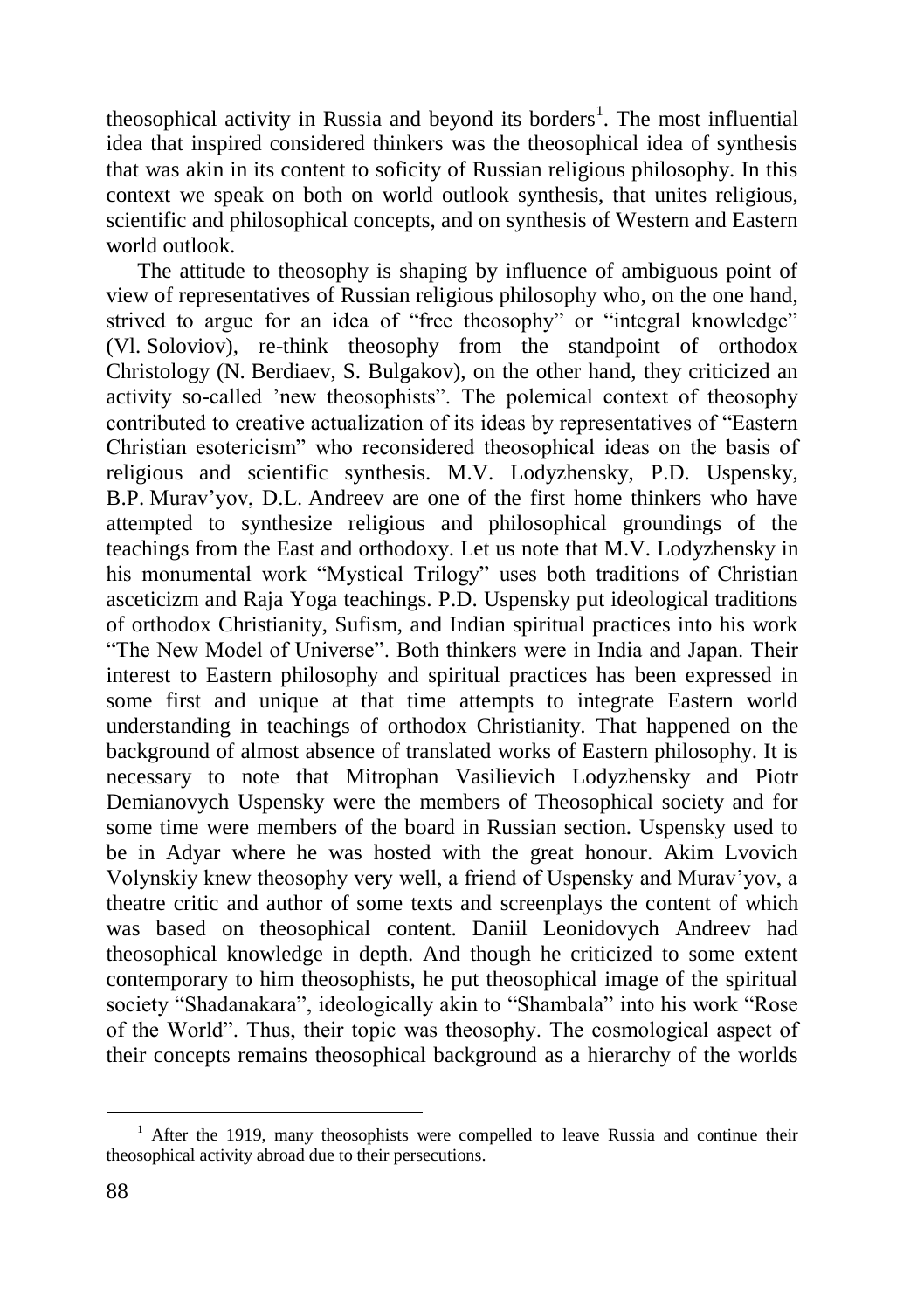and many leveled system of interacted structures that compound the universe in evolutionary dynamics of the epochs, races, and planetary periods. At the same time, all these thinkers, including the youngest among them, Daniil Andreev, died due to repressions in 1959, remained deeply religious orthodox people and strived to inscribe theosophical cosmology into orthodox picture of the world. M.V. Lodyzhensky, two years before his death, radically changes his attitude to esotericism and on what he says in Introduction to the third volume of "Mystic Trilogy", deepening into orthodoxy as a pure source of Divine revelation.

## **2. Summary of creativity of representatives of "Eastern Christian esotericism"**

**Mitrofan Vasilievich Lodyzhensky** (1852–1917) – Russian writer and religious philosopher, rational mystic, councillor of State. Member of Theosophical Society, secretary of its Russian section. Main work is "Mystic Trilogy" in three volumes (vol. 1"Superconsciousness and the Ways of Its Achieving", vol. 2 "The Unseen Light", vol. 3 "The Dark Force").

Following a hereditary tradition of nobel family he devoted himself to the state service after resignation as vice-governor in Mogiliov province merged himself to spiritual searching. Mutually valuable was his communication with Leo Nikolaievich Tolstoy, next to whom the family of Lodyzhensky was located. In the second volume of "Mystic Trilogy" Mitrophan Vasilievych describes in detail meetings and conversations with L.N. Tolstoy on Indian philosophy, yoga, theosophy, hypnotism and science.

In "Mystic Trilogy" we experience an influence of theosophy that was expressed in seven-like structure of human being and development of the ways of self-understanding in co-dimension of physical, astral, psychological and other, thinner bodies of the man. An influence of Raja-Yoga in Lodyzhensky teaching was emerging as arguing for the concept of clairvoyance.

In his teaching, Mitrophan Vasylievych turns to development of the notion of superconsciousness and its levels and also argues for corresponding ways of their achievement. Being in India, Lodyzhensky found hindus more religious, than those who were orthodox and theosophy defines as practical teaching based upon an idea of universal religious source. "I think", M.V. Lodyzhensky says, "any prayer, as long as it aimed to God, any prayer is high and great. Who told me that? – Theosophy! And here one can find reconciliation of the whole life, not in dogmas $\frac{1}{2}$ . In recognition of the one

 $\overline{a}$ 

<sup>2</sup> *Религиозно-философское общество в Санкт-Петербурге (Петрограде): История в материалах и документах: 1907–1917* Т. 2. М.: Русский путь, 2009. С. 65.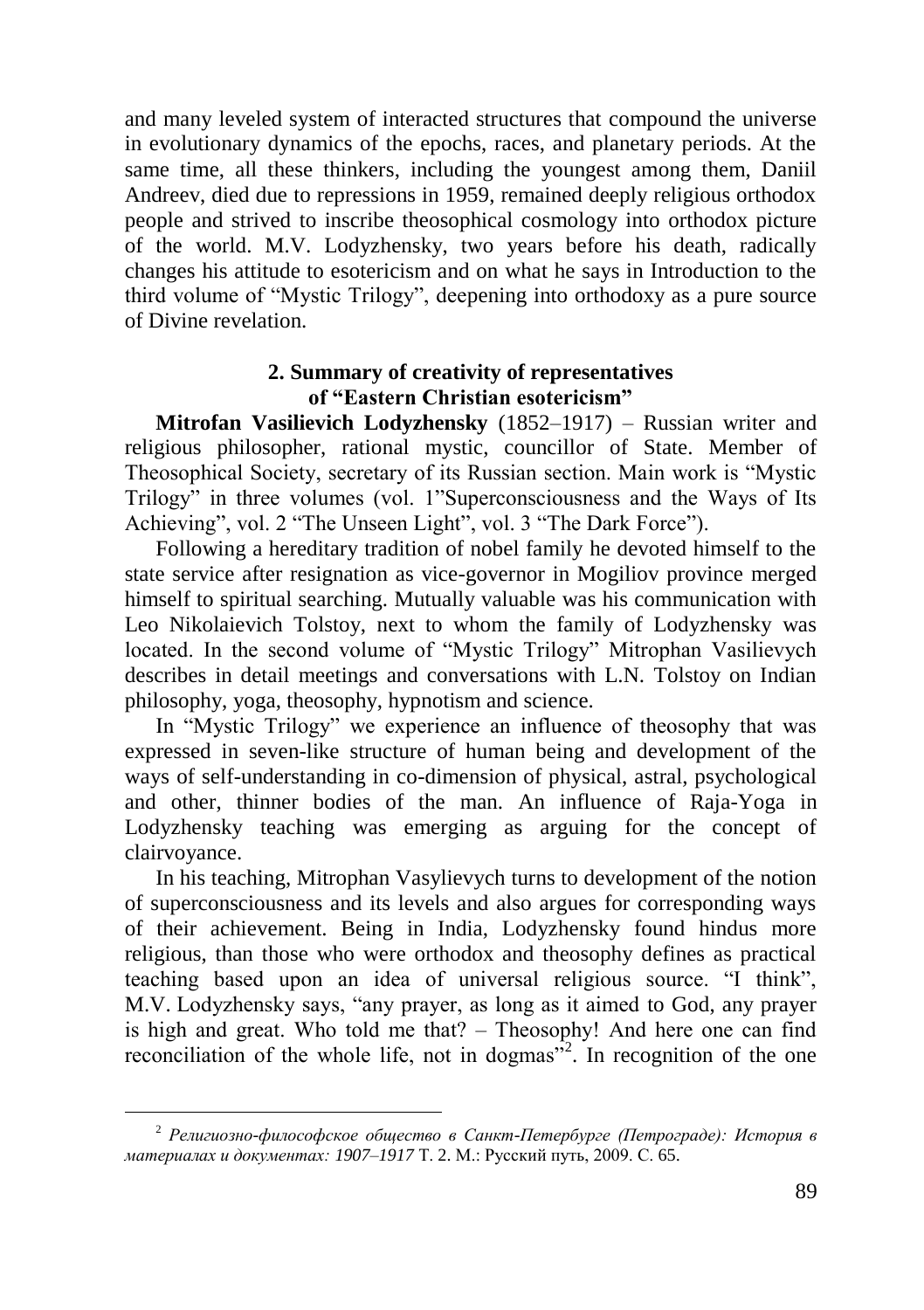source of all religions the thinker saw the ground for universal reconciliation. The outcome of his searchings become his conversion to mystical revelation and miracle power of enlightenment as an evolutionary stage of human development as a higher exemplars of represented in Christian asceticism of orthodox saints and the teachings of "Loving-Kindness".

**Piotr Demianovych Uspensky** (1878–1947) was a peculiar thinker, creativity and activity of which have found their reflection in three periods of evolution of his views.

The first period was introspection and the development of his mystic faculty, research of dream and creation of the theory on three phases of consciousness condition as a dream, semi-dream, and wakefulness. According to this theory, semi-dream is a mystic focus on one state an outrageous and real events as the basis of mystic techniques. Within this period of time he is interested in theosophy and antroposophy of Rudolf Stainer, becomes a member of Theosophical Society. He thinks that theosophy "has opened the doors to... new bigger world"<sup>3</sup>. He creatively re-develops theosophical teaching on races arguing that all human race develops ultimately slowly but traverses to higher form of consciousness. Individuals, who reach out cosmic consciousness and lead civilizations, develop faster. The main stage of this period of creativity is his work "Tertium Organum".

The second period is his meeting with Georgiy Gurjiev<sup>4</sup>, under influence of which Uspensky argues for the concept og "The Fourth way", directed to inner unassisted work on self-consciousness and self-remembrance.

"The Fakir" is a long, difficult, and not reliable way. Fakir works on physical body, on pain overcoming.

The way of monk is a shorter way, more secure and defined clearer. It requires some conditions but before all it requires the faith. For if there is no faith, then man cannot be true monk.

The third way is a way of yogi, the way of knowledge and awareness.

However, there is a fourth way, which is not a combination of three previous. It differs from them, first of all, by that it has no any external renunciation of things because all the work is internal. A man must start to work in those conditions, which he finds himself, for these conditions are best for him. …In many respects this way is more difficult than others because there is nothing harder than change one self within and without external change"<sup>5</sup>.

<u>.</u>

<sup>3</sup> Успенский П.Д. *Новая модель Вселенной.* СПб. Изд.-во Чернышёва, 1993. С. 42.

<sup>4</sup> Gurjiev Georgiy Ivanovych, a traveler, mystic who studies spiritual traditions of the East, an author of original teaching on the spiritual self-development.

<sup>5</sup> Успенский П.Д. *Четвертый путь*. – СПб.: АО "Комплект", 1995. С. 115.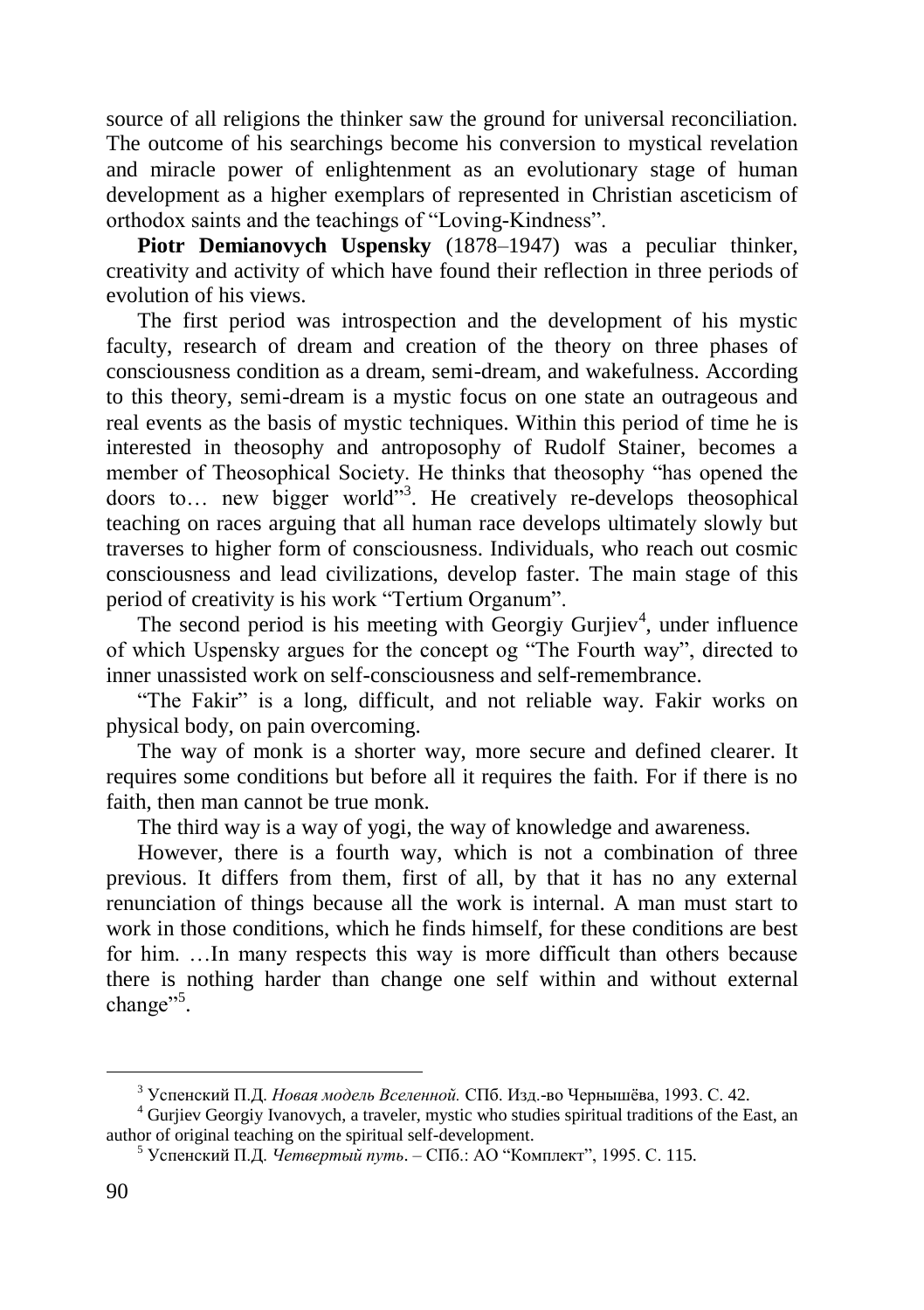The works of this period are "The Fourth Way", "In Searchings for Miracle. The Fragments of Unknown Teaching".

The third period differs in views with G. Gurjiev's, and it shows an interest to cosmological ideas of the fourth dimension arguing for learning mysticism from the standpoint of non-linear thinking. He was one of the first, who had his say on the idea of fruitfulness of the synthesis of the ideas of psychology and esotericism. He was living in America, where has founded his school for esoterical work in groups.

The works of that period were: "The New Model of Universe", "Psychology of the Possible Human Development".

**Boris Petrovych Murav'yov** (1890–1966), a naval officer, migrant, died in Geneva. The most unknown from the pleiad of home theosophistsphilosophers who created a systematic argumentation for esoteric orthodoxy.

Since 1955 is a privat-docent at Geneva University delivered his lectures on esoteric philosophy and the history of Russian diplomacy. The author of scientific works, one of the most fundamental of which is "The. Gnosis" (in three volumes), for which he was conferred a Victor-Emil Michel award. He has organized the Centre for Etudes on esoteric philosophy in Geneva in 1961.

The author of the concept of Esoteric Christianity, declared in the fundamental three volume work "The Gnosis. An experience as Commentary to Esoteric Teaching of Eastern Church" in which he gives a universal approach to genuine esoteric knowledge of "God, man, universe". This is a deep and clearly interpreted teaching on metaphysical, psychological and practical principles of "The Sacred Legend".

**Daniil Leonidovych Andreev** (1906–1959), was repressed at soviet time, spent more than ten years in prison, where created his main work "Rose of the World" on the basis of his own spiritual experience. Despite the fact that he does not have any reference to theosophy and orthodox Christianity this work has religious character represented by the author's ambition to create a universal model of religion, titled as Interreligion. "Rose of the World" is an image of historical epoch came to replace humanism as the synthesis of Medieval and Humanistic models of society, the epoch in which new religious awareness is represented as dialogical unity of religion, science, and philosophy.

## **3. General characteristic of theosophical content of "Eastern Christian esotericism"**

One can conclude from mentioned above that the main trait of home thinkers teachings is **esotericism**, represented as the synthesis of philosophical and religious teachings of the East, theosophy and orthodoxy.

Esotericism can be understood as an ancient knowledge called as Divine wisdom by theosophy, the knowledge which is hidden in the depth of culture,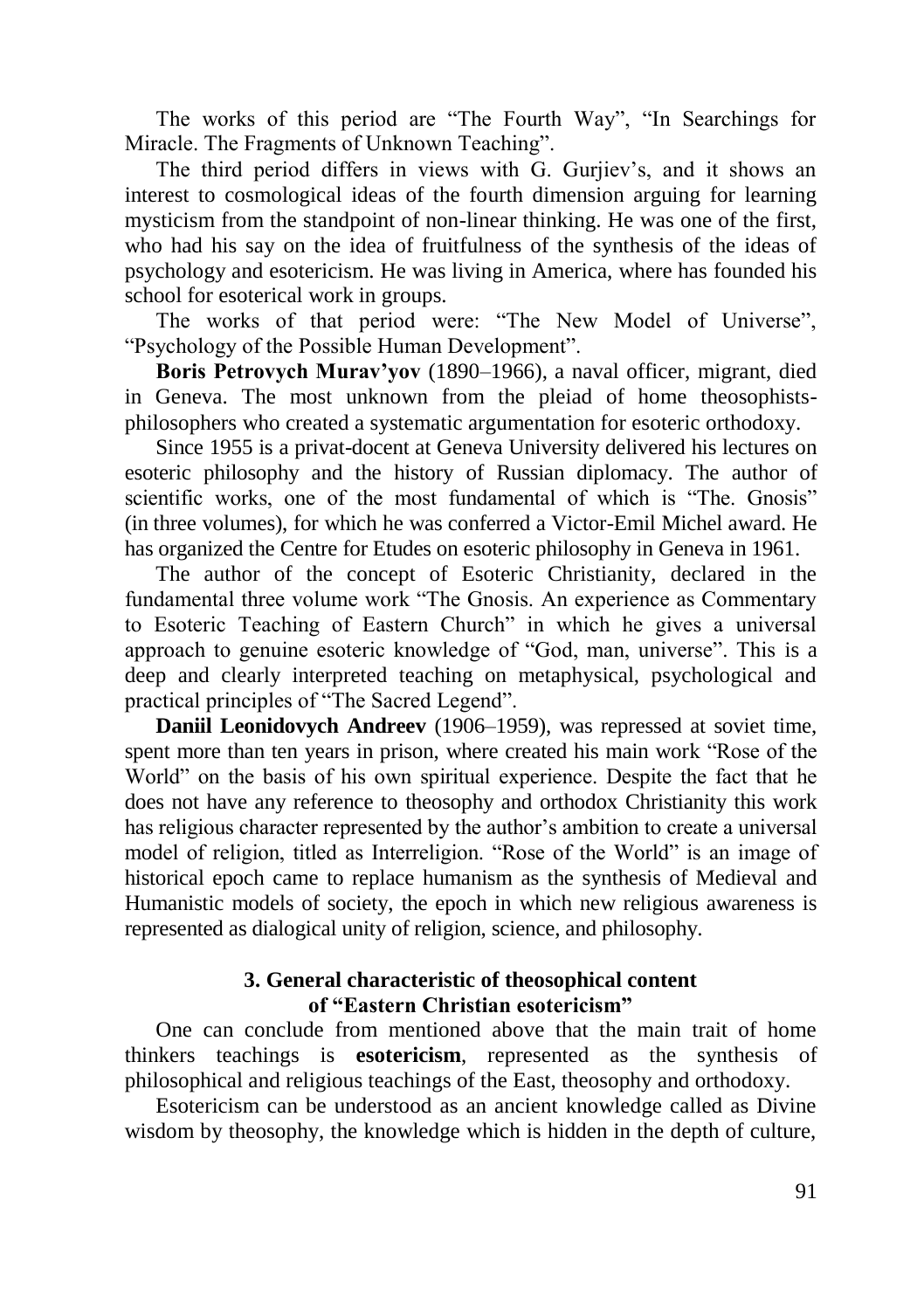accessible to developing person as long as it is ready to be aware of definite degree of the integral knowledge. Esotericism in understanding of orthodox esotericists is not much a secret knowledge as deep sources of wholeness, sacredness that slips away from the wholeness of its understanding by everyday awareness. P.D. Uspensky defines an esoterics as the next: "The thought on knowledge that is superior to all common types of knowledge and not accessible for ordinary people, the thought of knowledge which exists somewhere and belongs to someone pervades all history of human thought from far distant epochs"<sup>6</sup>. B.L. Murav'yov sharing the views of Uspensky on one ancient single knowledge and its single source reckons that "each of world religions takes its roots from the single Tradition and it is a revelation of the truth, but each one is addressed only to certain part of humanity"<sup>7</sup>. М.V. Lodyzhensky states that the single esoteric source lies in the ground of both world outlook concept of Raja Yoga and in argumentation of the way of orthodox ascetics awakening.

A peculiar feature of esotericism of the thinkers who are presented by our research is in their appeal to sacred principles of the orthodoxy. Boris Murav'yov, who believes that his teaching is entirely Christian, writes: "And only Christianity from the beginning of its emergence claimed that it is universal and addressed to the entire world, that is, to everyone"<sup>8</sup>. At the same time, Muraviov reckons that Hermetism retained its sacred character of orthodoxy as an "alive esoterical tradition, the tradition which is, of course, is dearest and protected from profanes, but its very own existence was not a secret and an access to it is open for everyone who has a persistent need in closes acquaintance with it"<sup>9</sup>. Thus, esotericism in teachings of represented thinkers is based on appealing to universal source as a principle of orthodoxy and the way of widening of consciousness is represented as a spiritual selfdevelopment on the ground of active tradition enriched by the spiritual practices of the East.

A reliance on universal source as a principle of esotericism contributes to aspiration for integrity that underlies the theosophical picture of the world and expressed in ancient thesis "All in all"<sup>10</sup>. On the ground of world understanding of thinkers considered the principle of entire interconnectedness of all substantial commencements is evolved. At the same time, the connection between all subjects happens exactly through that whole in relation to which they are parts. The whole as *the all* is considered as an open integrity.

1

<sup>6</sup> Успенский. П.Д. *Новая модель Вселенной.* – СПб. Изд.-во Чернышёва, 1993. С. 23.

<sup>7</sup> Муравьёв Б. *Гнозис.* Т. 1. К.: София, 1999. С. 15.

<sup>8</sup> Муравьёв Б. *Гнозис.* Т. 1. К.: София, 1999. С. 15.

<sup>9</sup> Муравьёв Б. *Гнозис.* Т. 1. К.: София, 1999. С. 12.

<sup>10</sup> Блаватская Е. П. *Тайная доктрина*. Т. 1. М.: Прогресс-Культура, 1992. С. 55.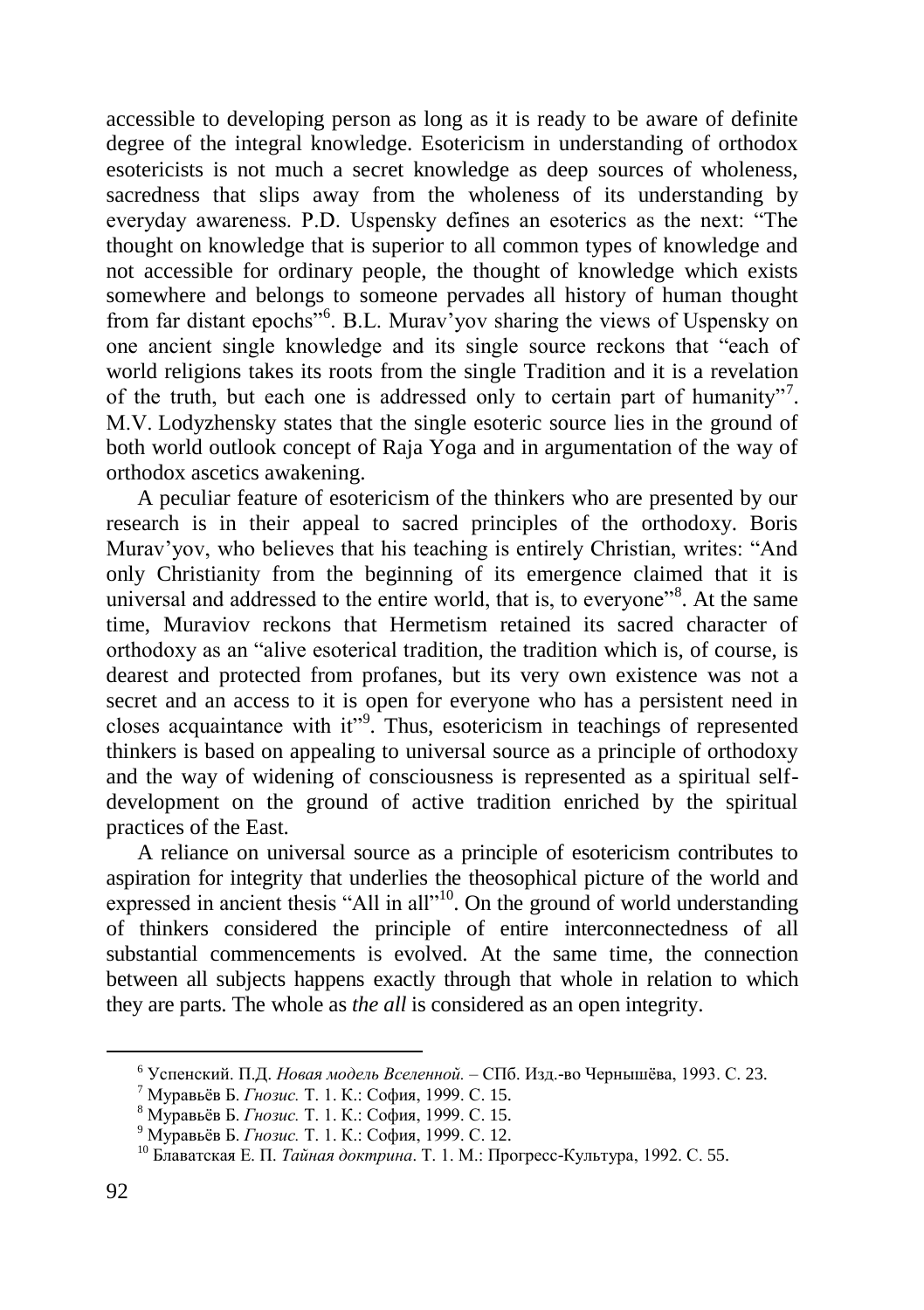In this regard, the ontology of Boris Murav'yov in which the open integrity is a condition for realization of each subject of integrity as a hierarchy of different levels of organized matter is remarkable.

Given theosophical representation finds their natural expression in the **sketchiness** represented by "The Gnosis" of B. Murav'yov, in the work of P. Uspensky "New Model of Universe", in "Rose of the World" by D. Andreev. The sketchiness, traditionally akin to esoterism performs the function of **conceptual symbolism** in the studied teaching.

Another common trait of this direction, shaped by influence of theosophy, is **intuitivism**, grounded on uniqueness of mystical insights of every representative of the direction that finds its expression in the uniqueness of language and the form of interpretation of the teaching.

Based on intuitionism D. Andreev, P. Uspensky, M Lodyzhensky., B. Murav'yov, maintain transsubjective character of cognition due to metalogical principles which aspire for recreation of integral knowledge. Theosophical methodology is based on ternary of epistemological approach as subrational, rational, and superrational principles given in their unity of metahistorical experience in comparison to habitual elements of understanding as non-rational and rational forms.

**Metahistoricity** is one of defining traits of esoteric teaching. Metahistory is a characteristic of totality of processes of non-material (supermaterial) nature. History, in its turn, is a particular manifestation of metahistorical purports.

Special contribution to metahistoricity development, which is in the ground of cosmogenesis of H.P. Blavatsky was made by Daniil Andreev, who believed that metahistory is "a totality of the processes that lies beyond scientific sight, beyond its interests and its methodology. These processes flow in those slices of other being which being submerged into other fluxes of time and other types of the space are visible sometimes through the process which is perceived by us as a history. These otherworldly processes are closely connected to historical process, define it in to the extent, but not coincide with it and the most discovered on the ways of that specific method of understanding which must be called metahistorical"<sup>11</sup>. Daniil Andreiev has argued for three consequent stages of intuitivism that define an act of entrance in metahistorical reality, fixation of non-formal experience and reflect oh this experience as systematization of new knowledge.

<sup>11</sup> Андреев Д.Л. *Роза мира.* М.: Прометей, 1991. С. 31.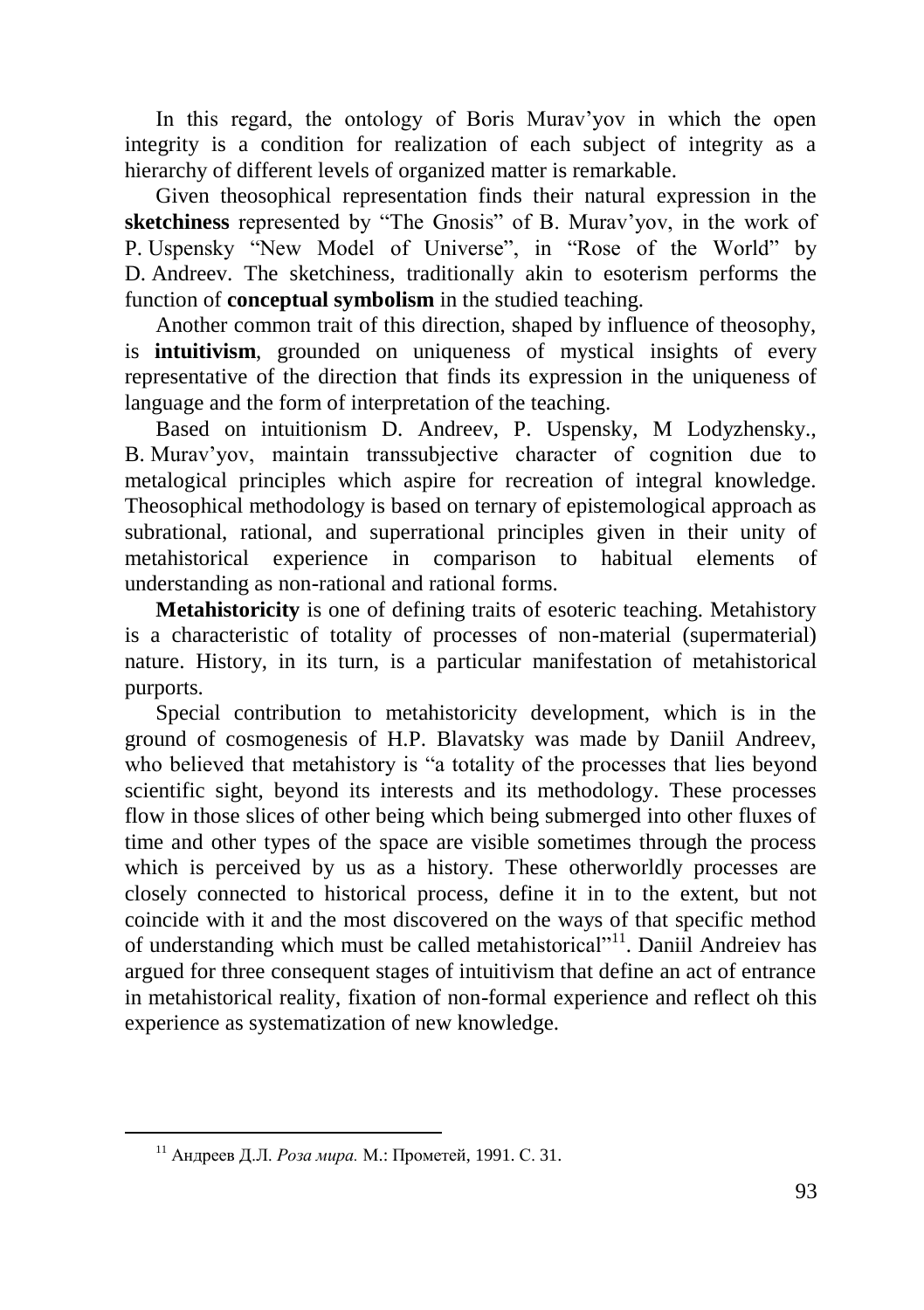### **4. Mystical aspect in philosophical views of Edith Stein**

Personality and doctrine of Edith Stein, well known in philosophical circles of Germany, Poland, France, the United States. Foreign studies can be roughly divided into several thematic groups. The first group is Stein's biography $^{12}$ .

The second group is related to the phenomenological period of Stein's work and the reflection on her work in the period of interaction with Edmund Husserl and representatives of the Göttingen School of Phenomenology<sup>13</sup>.

The third group of works is devoted to the analysis of her religious views and problems of Catholic metaphysics and mysticism<sup>14</sup>.

The research group of philosophers from Wroclaw headed by Professor Jerzy Mahnach should be especially distinguished. They hold annual conferences devoted to the reflection of Edith Stein's work with the publication of problematic articles by contemporary philosophers and theologians $^{15}$ .

Researchers in post-Soviet countries have not paid much attention to Stein's work. This can be explained on the one hand, – the period of the materialist worldview, renounced all that is connected with theology. On the other, – the small size of the translated primary sources of her work. For instance, at the moment we have only one her work translated into Ukrainian:

<u>.</u>

<sup>12</sup> Bütow K. *Ein wahrhaftiges Leben Edith Stein.* Gütersloh: Kiefel, 1999.; Feldes J. *Auf den Spuren Edith Steins durch Köln.* Köln: Selbstverlag, 2005; Herbstrith W. *Das wahre Gesicht Edith Steins.* Aschaffenburg: Kaffke, 1987; Herbstrith W. *Edith Stein. Ein Lebensbild in Zeugnissen und Selbst-zeugnissen*. Mainz: Grünewald, 1993; Koch U. *Edith Stein. Eine kleine, einfache Wahrheit sagen. Biographischer Roman.* Gießen: Brunnen, 2005.

<sup>&</sup>lt;sup>13</sup> Beckmann B. Phänomenologie des religiösen Erlebnisses. Religionsphilo-sophische Überlegungen im Anschluß an Adolf Reinach und Edith Stein. [Fenomenologiya] Würzburg, Königshausen & Neumann, 2003. 332 р.; Beckmann-Zöller B. – Gerl-Falkovitz, H.-B. Die unbekannte Edith Stein: Phänomenologie und Sozialphilosophie. [Fenomenologiya] Frankfurt am Main, Lang, 2006. 278 р.; Bejas A. Edith Stein. Von der Phänomenologie zur Mystik. Frankfurt/M, Peter Lang, 1987. 208 р.; Fetz R.L.-Rath M. – Schulz P. Studien zur Philosophie von Edith Stein. Internationales Edith-Stein-Symposium Eichstätt 1991 [Phänomenologische Forschungen]. Freiburg-München, Alber, 1993. 370 р.

<sup>&</sup>lt;sup>14</sup> Feldes J. Im Kreuz ist Hoffnung. Der Kreuzweg mit Edith Stein. Speyer: Pilger, 1999; Heise I. Einfühlung bei Edith Stein. Überraschende Einblicke in die Doktorarbeit einer sensiblen Heiligen. Wien: Selbstverlag, 2005; Petermeier M. Die religiöse Entwicklung der Edith Stein. Eine Untersuchung zur Korrelation von Lebens- und Glaubensgeschichte. Frankfurt/M.: Peter Lang, 1998; Crvenka M. Entscheidung für Gott. Die Taufe Edith Steins. Leutesdorf: Johannes, 1991; Crvenka M. Gott und ich. Meditationen zu Texten von Edith Stein. Essen: Plöger, 1993; Bejas A. Vom Seienden als solchen zum Sinn des Seins. Die Transzendentalien-lehre bei Edith Stein und Thomas von Aquin. Frankfurt/M.: Lang, 1994.

<sup>15</sup> *Edyta Stein, Fenomenologia getynsko-monachijska. Analizy*. / Pod redakcja Jerzego Machnacza i Krzysztofa Serafina. Wroclaw, TOTEM, 2015; Edyta Stein, *Fenomenologia getynsko-monachijska. Zrodla.* / Pod redakcja Jerzego Machnacza i Krzysztofa Serafina. Wroclaw: Drukarnia Cyfrowa On-line, 2014.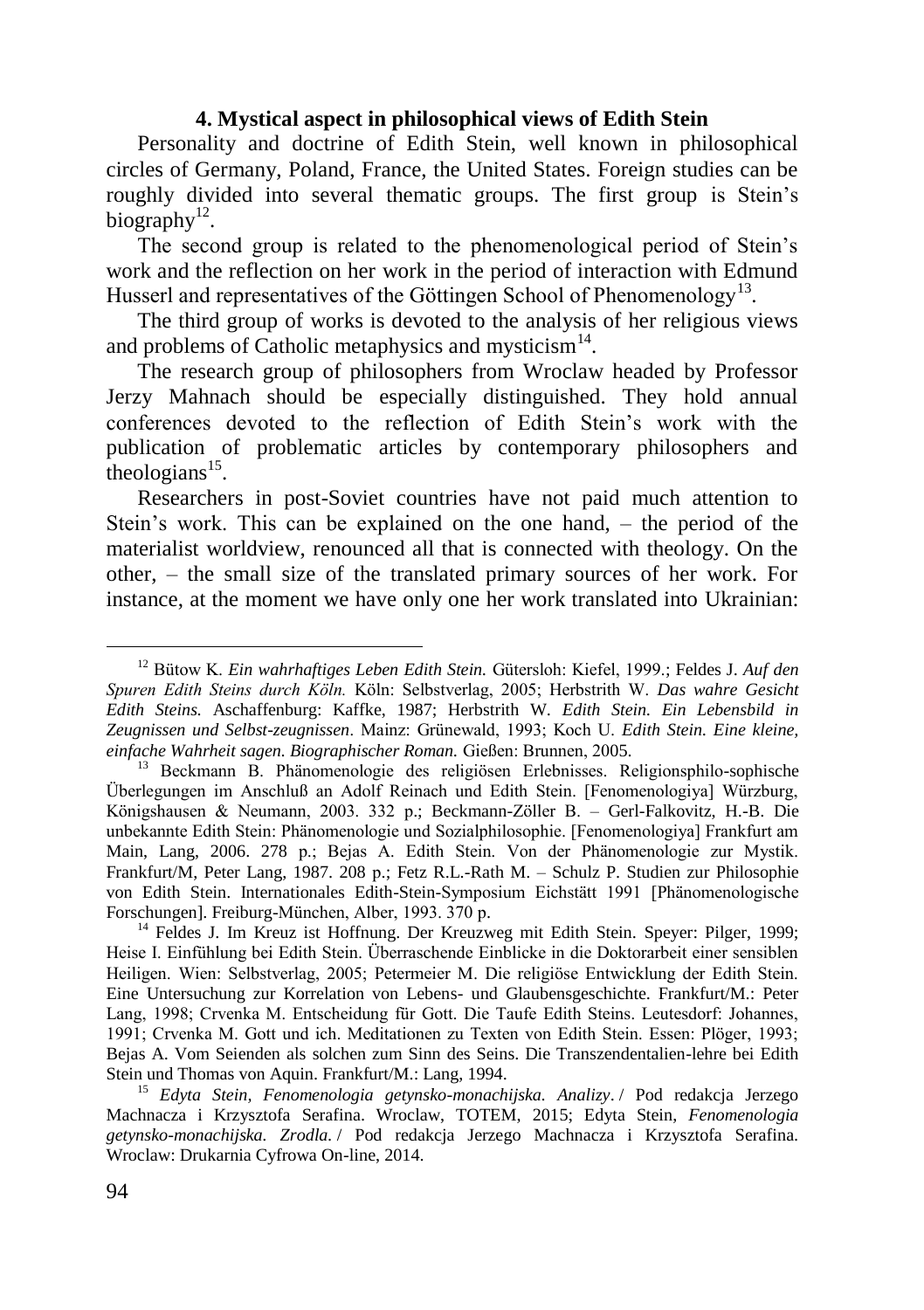"An Introduction to Philosophy"<sup>16</sup> ; another her early work has been translated from German into Russian: "What is Philosophy? Dialogues between Edmund Husserl and Thomas Aquinas"<sup>17</sup> and one edition printed in Moscow of the Stein's last work "The Science of the Cross"<sup>18</sup>.

In the views of Stein it attract, first of all, the mystical aspect. Stein's mystical talent allows you to put it on a par with the great Catholic mystics such as Bernard of Clairvaux and Meister Eckhart. Independent opinion on the essence of thinking and the depth of the religious consciousness are Edith Stein as a philosopher, to spiritualize their theoretical Study intuitive innermost desire for life and practice of service to the ideals of the Spirit.

For Stein the question of interaction of philosophy and theology was reflected in the problem of the relation of phenomenology and Thomism. Scientific knowledge of the requirement of reliability is guaranteed, according to Stein, not an axiom of evidence, and the faith that leads her to the tradition of Christian mysticism. In this regard, the mystical component Stein views, pervades all periods of its philosophical work is the subject of this study. So, the main problem of this study is to identify the mystical component in the evolution of the views of Edith Stein: from phenomenology to theology. Objective: to determine the nature of philosophical mysticism, and its significance for the deep understanding of the defining ideas in the philosophical heritage of Edith Stein.

From the variety of definitions of mysticism, which are divided into general cultural, religious (N. Smart, S. Kats), psychological (R. Otto), neuro-Cognitivist (A. Hardy, C. Tart, A. Damasio) approaches, elected in my study the position of philosophical mysticism as a universal ecstatic experience to overcome or minimize the distinction between subject and object in the process of comprehending the truth, based on the desire for immediate unity with the Transcendent (the Absolute, God).

In this regard, the revision is needed, which has already become a textbook, presentation on the fundamental opposition between scholasticism and mysticism, rational and unrational, as the different onto-epistemological position in philosophy. The value and specificity of Edith Stein opinion is that it is not confined within the same system or methodology, seeking to comprehend the truth directly. In this context, we can talk about the mystical nature of the creative method of Stein, which was not the determining reason

 $\overline{a}$ 

<sup>16</sup> Штайн, Е. Вступ до філософії. Переклад з нім. Ілони Терзової. – Жовква: Місіонер,  $2011. - 248$  c.

<sup>17</sup> Штайн, Э. Что такое философия? Разговор Эдмунда Гуссерля и Фомы Аквинского. *Δόξα / Докса.* Одесса, 2009. – Вип. 14. – С. 372–394.

<sup>18</sup> Штайн, Э. *Наука Креста. Исследование о святом Хуане де ла Крусе* / Пер. с нем. Натальи Бакша. М.: Институт философии, теологии и истории св. Фомы, 2008.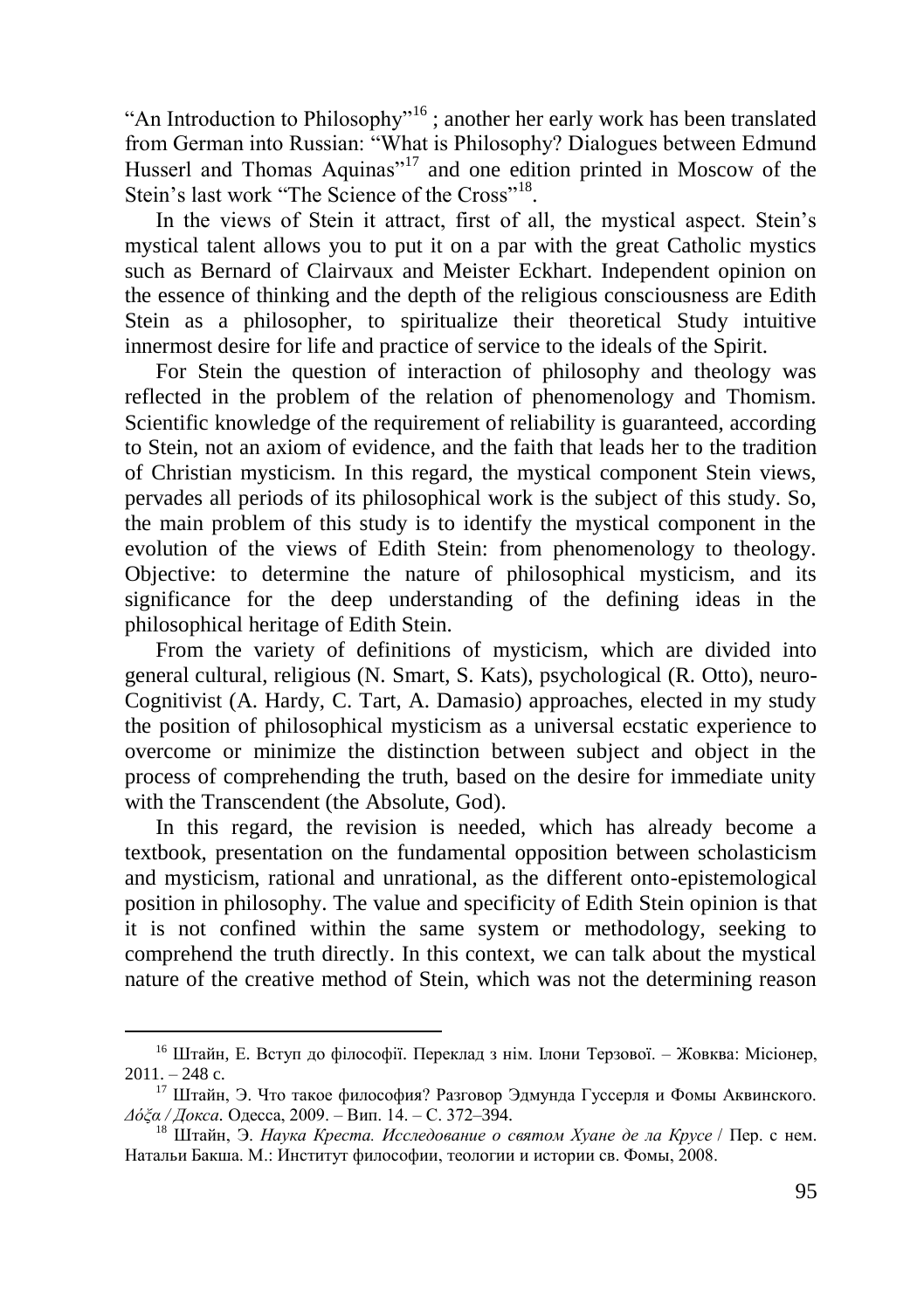and not faith, and the will, approve and justify the mystical unity in the comprehension of truth. Besides, phenomenology, within it is implicitly directed toward the investigation of the real structure of direct experience, which by its nature is approaching a mystical experience.

We can say that phenomenology provides the methodological justification of the fundamental universality of mystical experience, which was the subject conceptualizations for W. James E. Underhill, P. Elmonda. And it is this universality, as the search path of absolute truth, and became the basis of the evolution of the views of E. Stein, not deserved accused by some researchers in the absence of a unified system of its teachings. Thus, the methodological basis of the study is the concept of philosophical mysticism as a combination of theological and philosophical doctrines based on the understanding of the experience of ecstatic union with the Absolute.

In this regard, the revision is needed, which has already become a textbook, presentation on the fundamental opposition between scholasticism and mysticism, rational and unrational, as the different onto-epistemological position in philosophy. The value and specificity of Edith Stein opinion is that it is not confined within the same system or methodology, seeking to comprehend the truth directly. In this context, we can talk about the mystical nature of the creative method of Stein, which was not the determining reason and not faith, and the will, approve and justify the mystical unity in the comprehension of truth. Besides, phenomenology, within it is implicitly directed toward the investigation of the real structure of direct experience, which by its nature is approaching a mystical experience.

So what is mystical in the views of E. Stein? About direct personal mystical experience itself hasn't left Stein credible evidence, as opposed to the revelations described in detail by Jacob Boehme and Heinrich Suso. Rather, Stein can be compared with the great German mystic Meister Eckhart, who left to posterity a mystical texts of the Paris period, radically different from the text of the Latin-scholastic period Eckhart. Significantly, we know only that the familiarity with the text of St. Teresa of Avila opened for Edith Stein mystical nature of Christianity and its predetermined position in the mystique of *"Science of the Cross"*<sup>19</sup> .

The starting point to understand the mystical Edith Stein became, in my opinion, her work *"What is philosophy? Talking Edmund Husserl and Thomas Aquinas "*<sup>20</sup>in which it refers to the idea of transcendental subjectivity as teleologically organized and reflective characteristics of the Divine

<u>.</u>

<sup>19</sup> Stein E. *Kreuzeswissenschaft. Studie über Johannes vom Kreuz.* Freiburg: Herder, 2004.

<sup>20</sup> Stein E. Was ist Philosophie? Ein Gespräch zwischen Edmund Husserl und Thomas von Aquino / *Erkenntnis und Glaube*. Freiburg: Herder, 1993. рр. 19–48.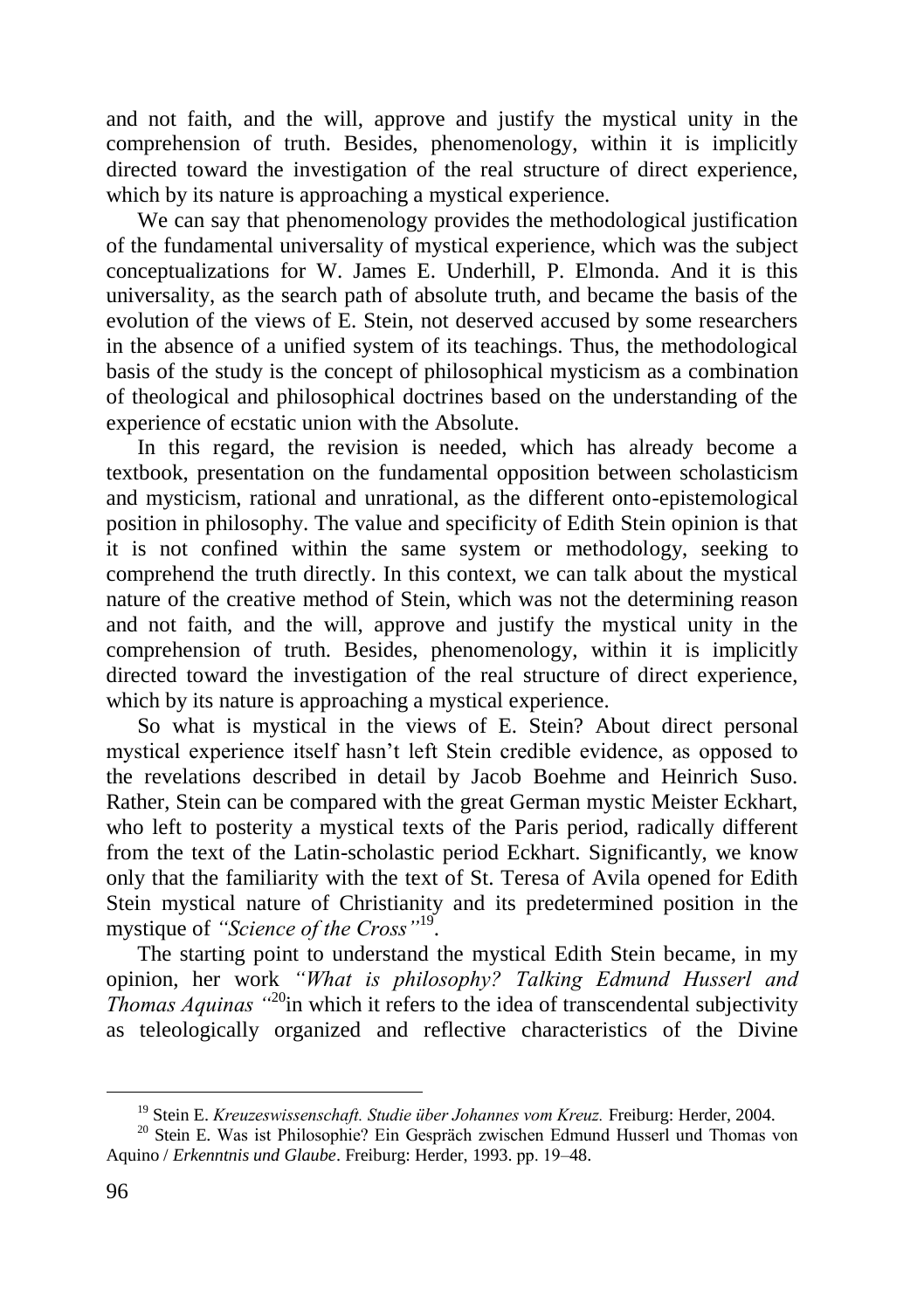Absolute. Perhaps, this accentuation Stein Husserlian transcendental subjectivity predetermined its interest in Thomism and Catholic monasticism became the foundation of philosophical theater between Husserl and Toma.

Husserlian phenomenology isn't only the basis Stein views, but also the subject of its special studies. To identify the components in the views of the mystical Stein I have been involved explication and exclusion methods of defining moments in the reception Husserlian phenomenology Edith Stein:

‒ Stein, understanding that philosophy in general and Husserlian phenomenology in particular, seek to understand the world through the mind perceives a partial failure of the phenomenology of a holistic awareness of the fullness of truth. It means the world as a direct contemplation of essence, which goes beyond the identity of being and thinking. In this regard, the work of *"Potency and Act"* (1931)<sup>21</sup>, prepared a dissertation habilitovannaya protection in Freiberg University goes beyond the phenomenological perspective, implicitly fitted into the elements of philosophical mysticism, which served as the impetus for her conversion to Thomism.

‒ Phenomenology, from the point of view of Edith Stein, is, in contrast to dogmatism, kind of criticism. Absolute ontological loss and replacement of structural and cognitive tasks in phenomenology, caused the combination of ontology and epistemology in the views of E. Stein, which is a characteristic feature of philosophical mysticism, where the ontological and epistemological object of the subject in the act of contemplation identical.

‒ Stein sees the problem of consciousness is broader than phenomenology (which, according to the early Husserl, is egologiey, (what he speaks directly to the "Cartesian Meditations" and "Paris reports"). She seeks to identify consciousness with absolute reality, which is much closer to the act of mystical self-discovery the depth of reality than the study of the structure of consciousness within phenomenology.

‒ Phenomenology, on the interpretation of Stein, busy learning the essence of one of the possible worlds, in the framework of regional ontologies. In this phenomenology, and it is important for Stein, is not metaphysics, and is a study of the actual world was that Husserl repeatedly emphasized in the "Ideas 1". Lack metaphysical phenomenology and Thomism leads to Stein, where it is potentially already looking for a way out of metaphysics to the level of transpersonal states of consciousness.

‒ Stein blames transcendentalism for the loss of the world, ignoring the change in the outlook of Husserl – his transcendental turn and genealogy acquaintance with the world.

<sup>21</sup> Stein E. *Potenz und Akt. Studien zu einer Philosophie des Seins.* Freiburg: Herder, 2005.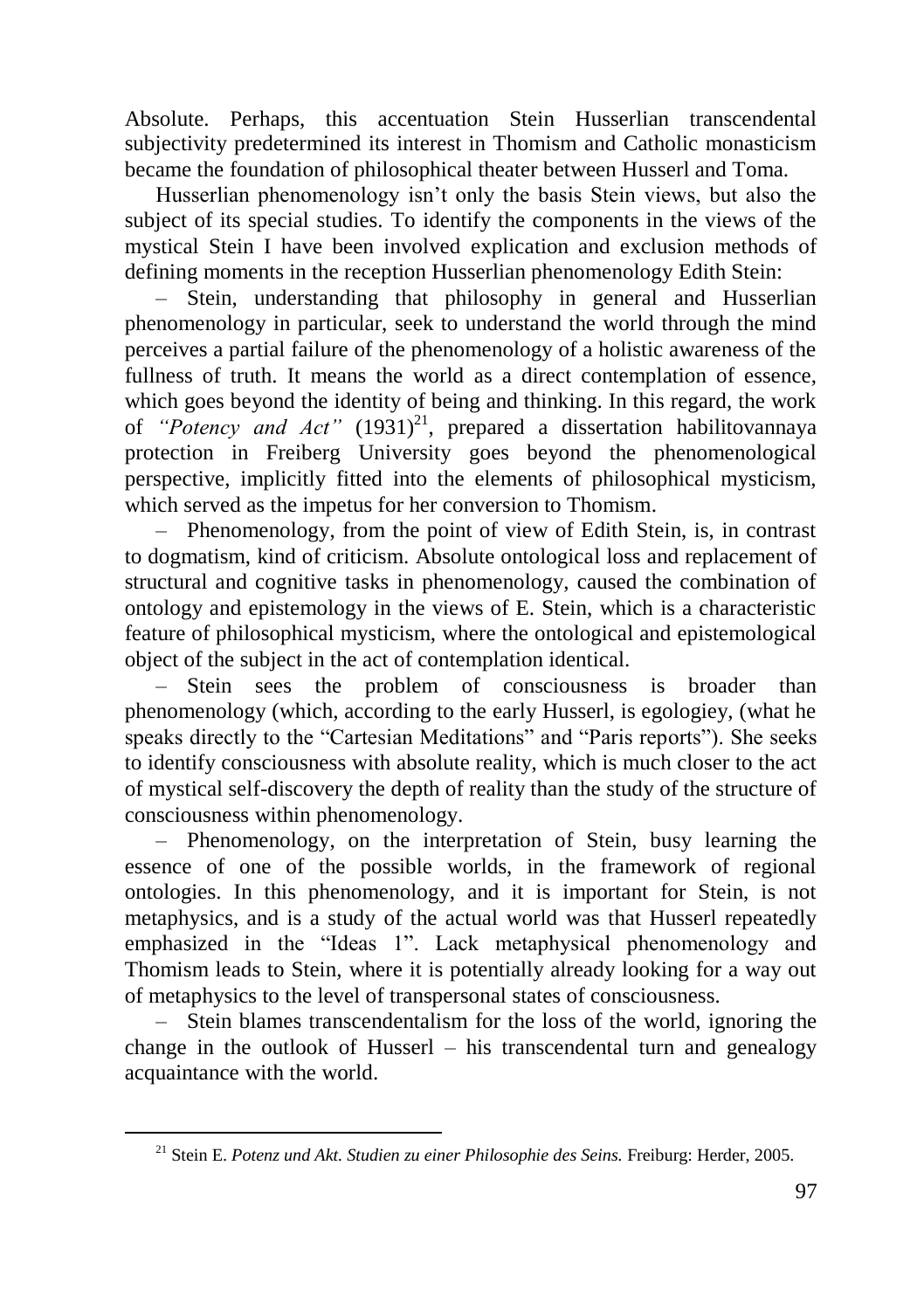At this time, it solves the most complicated for an internal problem. How to combine their belonging to phenomenology and at the same time to Catholicism and his Philosophical justification – Thomism.

Stein separates the plane of Phenomenology and Thomism, Phenomenology leaving scope reaktsionalnoy reconstruction of the logical structures of our world as one of the possible worlds and ways of knowing. Stein this vision leads her to the outside level – to Thomism, at the inside level – to mysticism and monasticism. Man-spiritual (mystical, holistic) becomes a meeting point for conflicting differences Phenomenology and Thomism from the position of Stein. In the beginning of philosophical research, Stein explores forms of mystical intentions through empathy problem and the concept of intuition.

The problem of empathy (empathy) occupied the minds of many contemporary Stein phenomenology. (Max Scheler, Theodor Lipps, Johannes Volkelt etc.). This originality Stein position is to try to go beyond the phenomenological approach that has found its continuation in the psychological and metaphysical planes of its views.

Stein phenomenology in his doctoral dissertation, "On the problem of empathy", which praised Husserl, though determines the "I" center of consciousness of the person, feels the potency empathy method in going beyond the interpersonal empathy than paving the way for empathy with the transcendental subject. The third stage of empathy empathy, regarded Stein as understanding the experience of others, based on the principle of identity of subject of experience and object of empathy.

In this respect, empathy implicitly contains a model for achieving mystical union, in the form of overcoming the subject-object oppositions anthropological nature, and extrapolating it to overcome subject-object opposition transpersonal content.

Reality defies the human mind, sending it out of sight and expanding consciousness to the existence of different levels of being, which ultimately leads to the mystical immersion in the transcendent through the immanent forms of existential. So Stein comes to empower Christian mysticism existential content. Religious people, as can enter into a psychological state of the neighbor, can enter into ofincluded of the divine state. According to Stein, the study of the religious consciousness gives the most accurate answer to the question of knowledge of the spiritual life of the Person through intuition and empathy in mysticism as a Christ like compassion in the Cross, as a way to Carmel.

Despite the fact that empathy normally refers to ethical area of anthropological relationships, in Stein this concept is considered on the level of metaphysical and ontological argumentations. Phenomenology and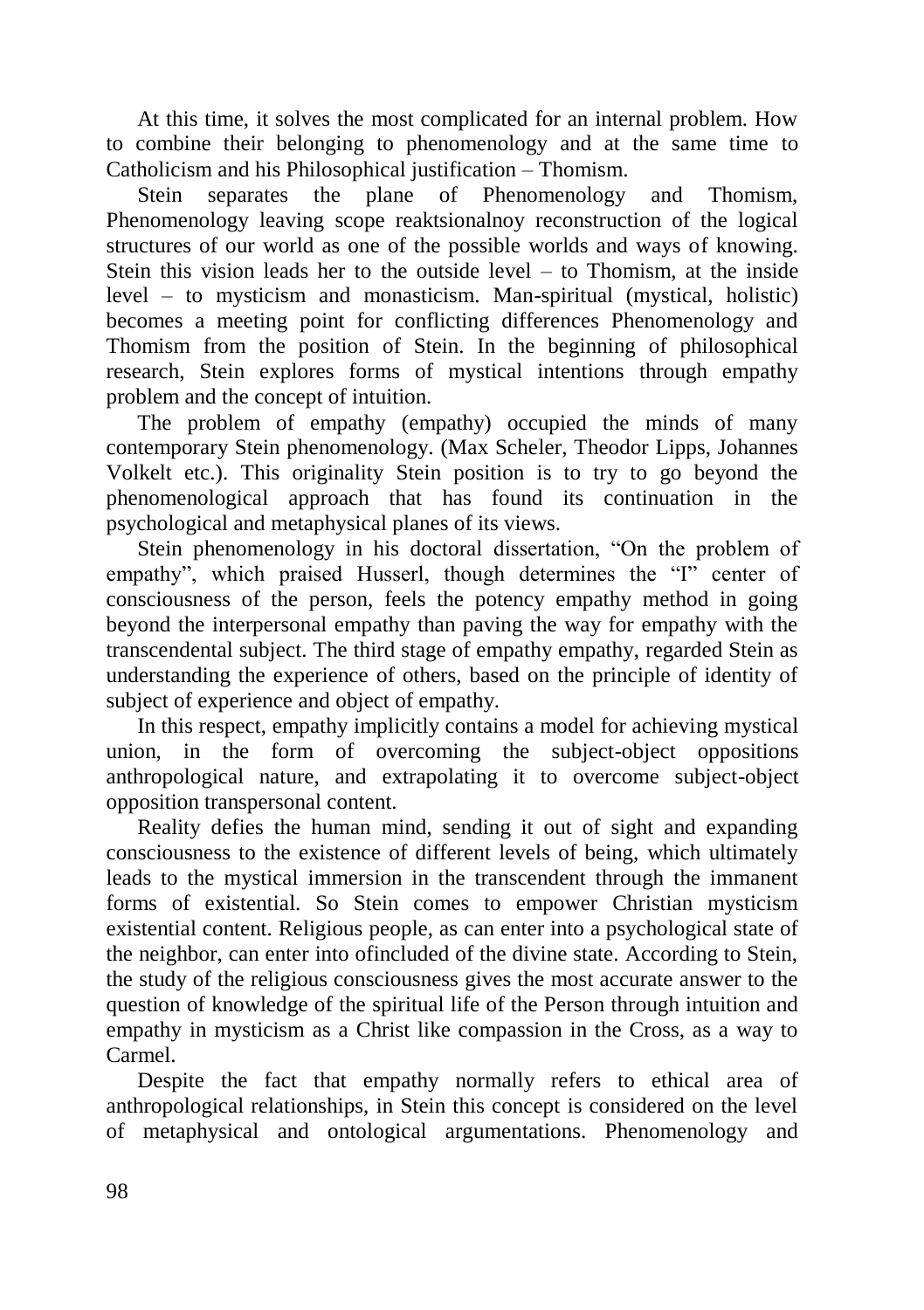scholastics approach each other and unite in reason in Thomistic sense, what differs from modern European rationalism, limited character of which is overcome by active character of intuition in constituting proceeding of reason, according to Stein's perspective. In a nutshell, phenomenology and Thomism are bridged, and the bridge is between phenomenological ontology of possible worlds and Thomistic theory of understanding in the ultimate forms of reunion and not the opposition between faith and reason. Their merger is represented in intuition, what in its ultimate sense is mystical act as a unity of immanent subject and transcendent object.

An intuition in Stein is considered as an 'essential perspective' (Wesensschau ) of the immediate consciousness data. This approach draws together Thomism and phenomenological method, for any intuition starts from experience, which Stein considers as pure contemplation that typically corresponds to purification of the structures of consciousness in phenomenology. That is to say, an intuition "catalogs" our peering at. However, an intuitive act requires an intellectual processing. The faith that has its roots in trust in Transcendental is a modus that unites these principles for Stein.

Stein comes to the notion of passive intuition that contributes to mystical act and protects it from subjective arbitrariness. If we recall Meister Eсkhart, then passive, trans-subjective, aloof, that is to say, unstipulated (aimless) comes to mind, which is the way to mysticism in which the efforts of the reason perform preliminary and reflective function. Passivity, which is pointed out by Stein, in Husserl is related to the issue of passive synthesis. For theology, this question is rather closer to mystical experience. With this in mind, the starting point in Stein and in phenomenology, as well as in Thomism is an intellectual intuition, regarding to which it points out not to methodological, but to ontological issues.

In mysticism, all possible worlds are represented in ontological Absolute that overcomes regional differentiation. In contrast to Husserl, for whom intuition is associated with cognitive possibilities and is understood as peculiar art of peering at, an art of quick reaction on what was seen, in Stein an intuition is rather a movement into inside the self, an ability to complete the whole image, refusing the subjective and necessity to return to subjectivity.

At the same time, it is about deep genetic spirituality of subjectivity that must not be interpreted in the context of European philosophy, where the spirit is an intellectual autonomy, but in the tradition of Christian mysticism, for which spirit is a condensed image, some "sparkle" that reflects the fullness of the Divine fire, one and the single entity of the immanent subject and transcendent object.

This is how the idea of the self knowledge and discovering God in the self, the essence develops. On the one hand, this is the way to phenomenology that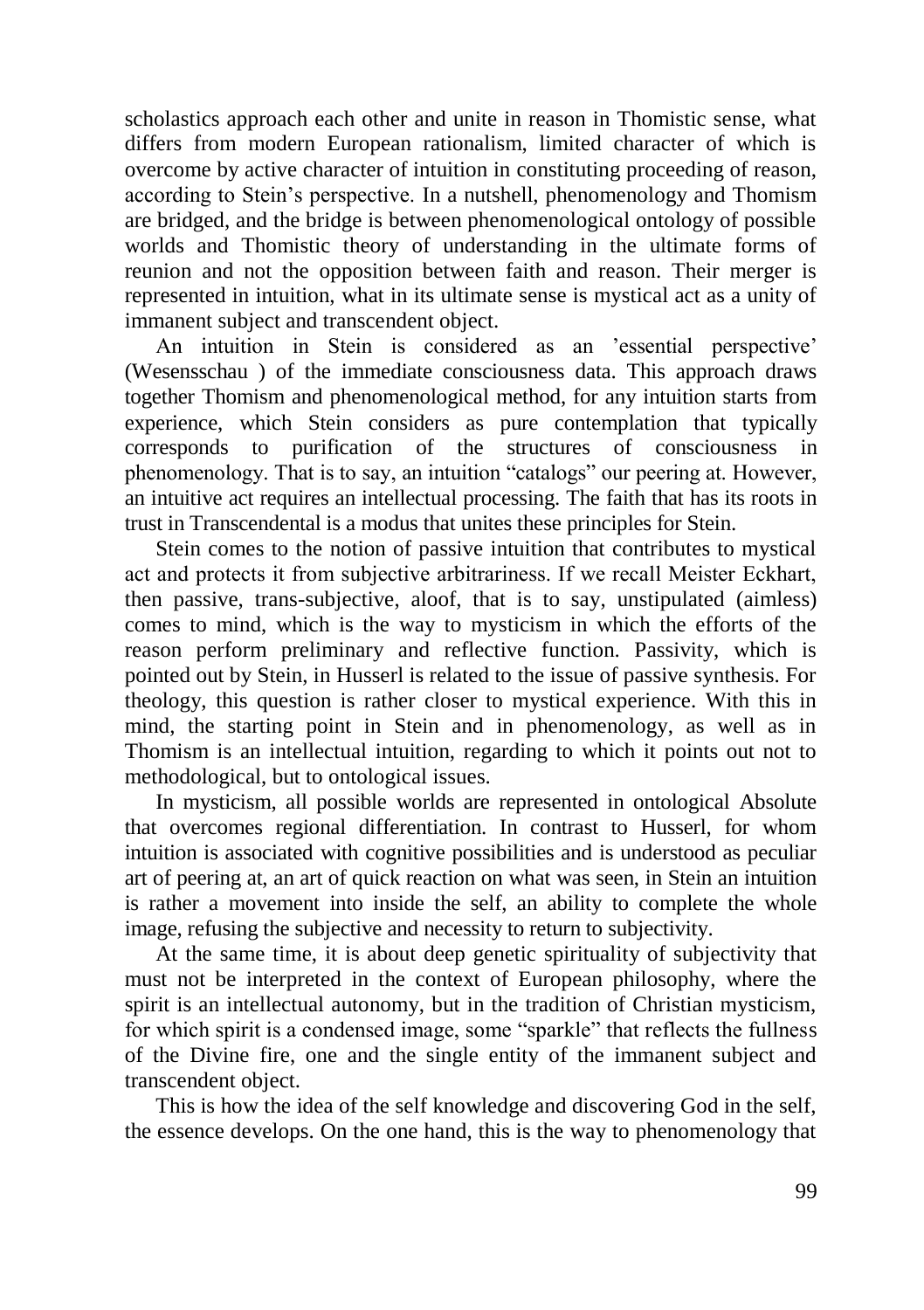studies conscious processes, on the other hand, a reduction of consciousness is so essential, that it turns philosopher into mystic, who researches pure facts of consciousness, factoring entire world out and leaving only the entity of the Transcendent (God). In Stein's philosophical views at her last period, an immanent and transcendent are so interconnected, that only their mystical unity is imagined by her as a form of comprehension of the truth. However, in Stein the mystical does not drops out of phenomenological range, but fills it with new existential sense.

At the same time, an eidetic reduction intuitively comprehends the depth of mystical reality. Mysticism appears as an affirmation of primacy of limitless over limited. Only mystical point of view affords Stein to find out answers on possibility of ascendency to Absolute, which appears to be almost transcendent to Being on the one hand, and to the thought of being, on the other. Absolute is a mystery and the will to self-appearance is in the core of this mystery. Only through the world created by Absolute is possible an appearance of the Absolute. At the same time, the world for God becomes some kind of 'envi ronment of phenomenalisation'. Thus, Stein-phenomenologist meets Steintheologist by means of mystical affirmation of transcendental source of any phenomenon and phenomenon of absolute truth as well.

Theological problem (why God created the world) is solved purely in phenomenological way. God achieves an entity by means of appearance and thus, He achieves His Existence. His entity is transcendence beyond the limits which is similar to Eckhart's notion of Divinity (Gottheit), which is discovered only in mystical unity by means of overcoming any personification, and the way to this is through the complete aloofness. In Stein of her later period there is an image of Night (mystical night) appearing, similarly to Eckhart's Divinity – not demonstrated unity before the separation, the transcendent fullness of Absolute. Simultaneously with the Absolute there is development of the image of the Cross as the way of self-overcoming, an inner way to meet the God who, for the sake of the world, like an Absolute, transcends and creates the world. Thus, Stein equivocally connects Thomistic existence of God and phenomenology with existential anthropological mindset in mystical act of revelation. However, she does not limits herself by "office-like" transcendentalism but enriches the mysticism with existential content of ethical subject and practice of service.

Stein is prone to active mode of existence, and solving the question of subjectivity, she highlights active character of ethical subject in fulfilling the spiritual integrity. The holism in Stein is not an ascetic submersion into the self, but a practical altruism of alive purposefulness.

The bottom-line for Stein's searching becomes an awareness of the fact that Christianity provides an opportunity not only for contemplation on God,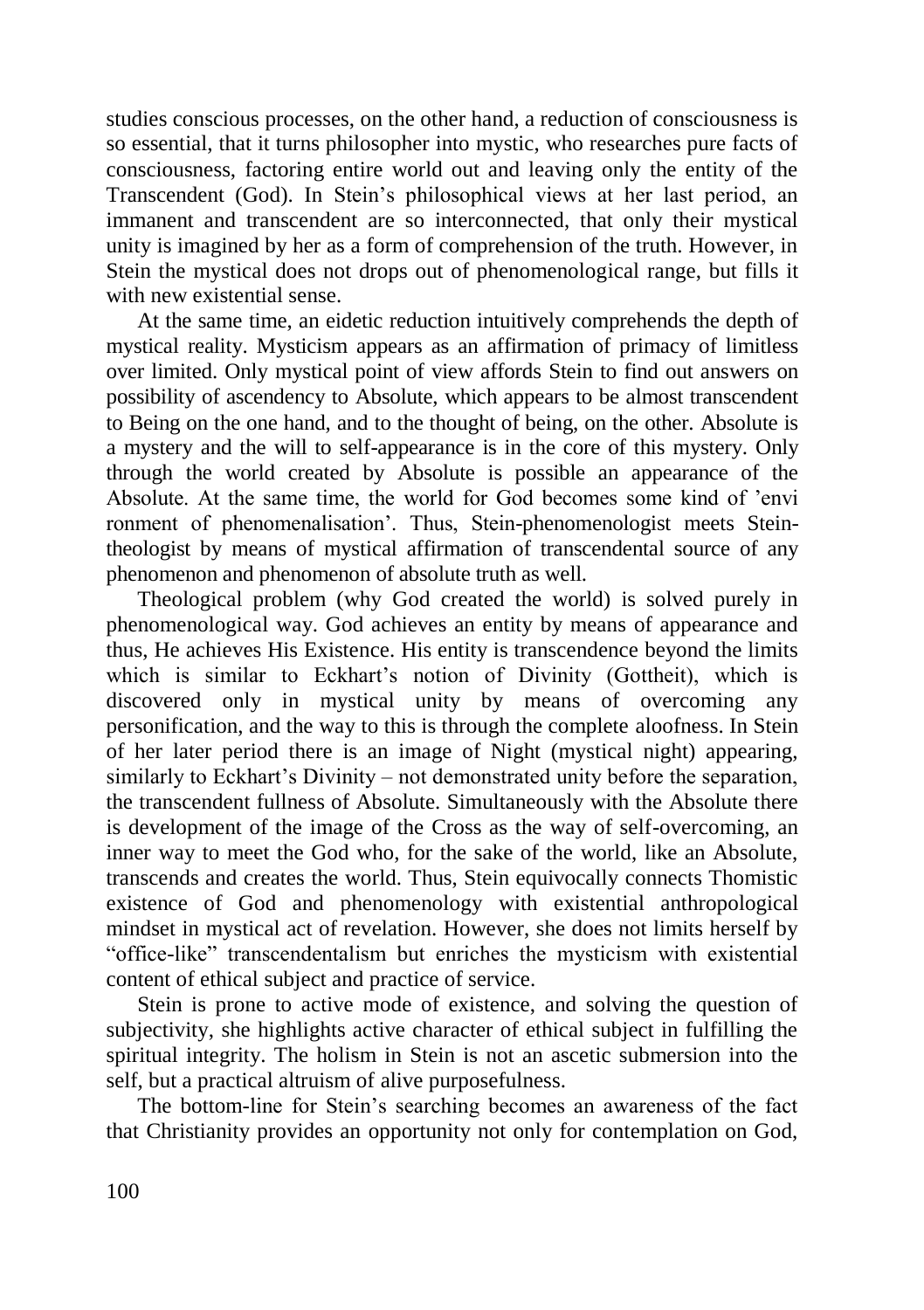but also to touch Him, meet Him in the depths of the proper self. According to her opinion, "He is that one alive, a dialogue whom one can start with at any moment".

The faith, as Edith writes, "Wants more than separate truths about the God; it wants God Himself, Who is the truth, the entire God. The faith gives an opportunity to grasp Him, not being able to see Him, though<sup> $22$ </sup>. And this is an absolute mystical Christian perspective enriched by existential actualization of alive practice. From the perspective of St. Teresa Benedicta, monastic tradition of seclusion, an isolated life under conditions of 20th century, has somewhat other sense.

An idea of self-value of the inner, sacred and individual, spiritual is realized through the concept of worship and 'sacrificial prayer' which is a union with God. Not the mystical detachment or hermit's life, but mystical tendency towards the Transcendent through the existential character of ontology of the infinite, this is what the main idea of philosophical mysticism and the mysticism of the life deed of Edith Stein.

Following her ideas, Edith Stein was one of the few Carmelite in the whole history of confession, who left recluse life and went out of monastery. She became a secluded not from the world, but for the world! Her creative path reaches an argumentation of Christian philosophy as meta-historical, in which mysticism in its ethical dimension of existential meanings plays a ròle of unification between philosophy of consciousness and Thomistic metaphysics. Her mystical works have theoretical and practical aspects of consolidation on the basis of universal truth and world service, what is especially important for today in Europe and the world as a whole.

### **CONCLUSIONS**

 $\overline{a}$ 

Philosophy of the  $XIX - XX$  centuries, realizing the tendency to synthesis, along with such areas as positivism, analytical philosophy, neo-marxism, etc., actively shifts to mystical and intuitive forms, partially represented by the work of the German scholar Edith Stein and representatives of domestic tradition, such as M.V. Lodyzhensky, P.D. Uspensky, B.P. Murav'yov, D.L. Andreev, each of whom has contributed to the replenishment of integrity on the path to the realization of the depths of eternal philosophy.

The mystical aspect in outlook of Edith Stein is presented as a binding principle between phenomenology and Thomism. Relying on methodological definition of philosophical mystic, as a matching of theological and philosophical doctrines, based upon reflection on experience of ecstatic unity

<sup>22</sup> Stein E. *Kreuzeswissenschaft.* Studie über Johannes vom Kreuz. Freiburg: Herder, 2004. P. 72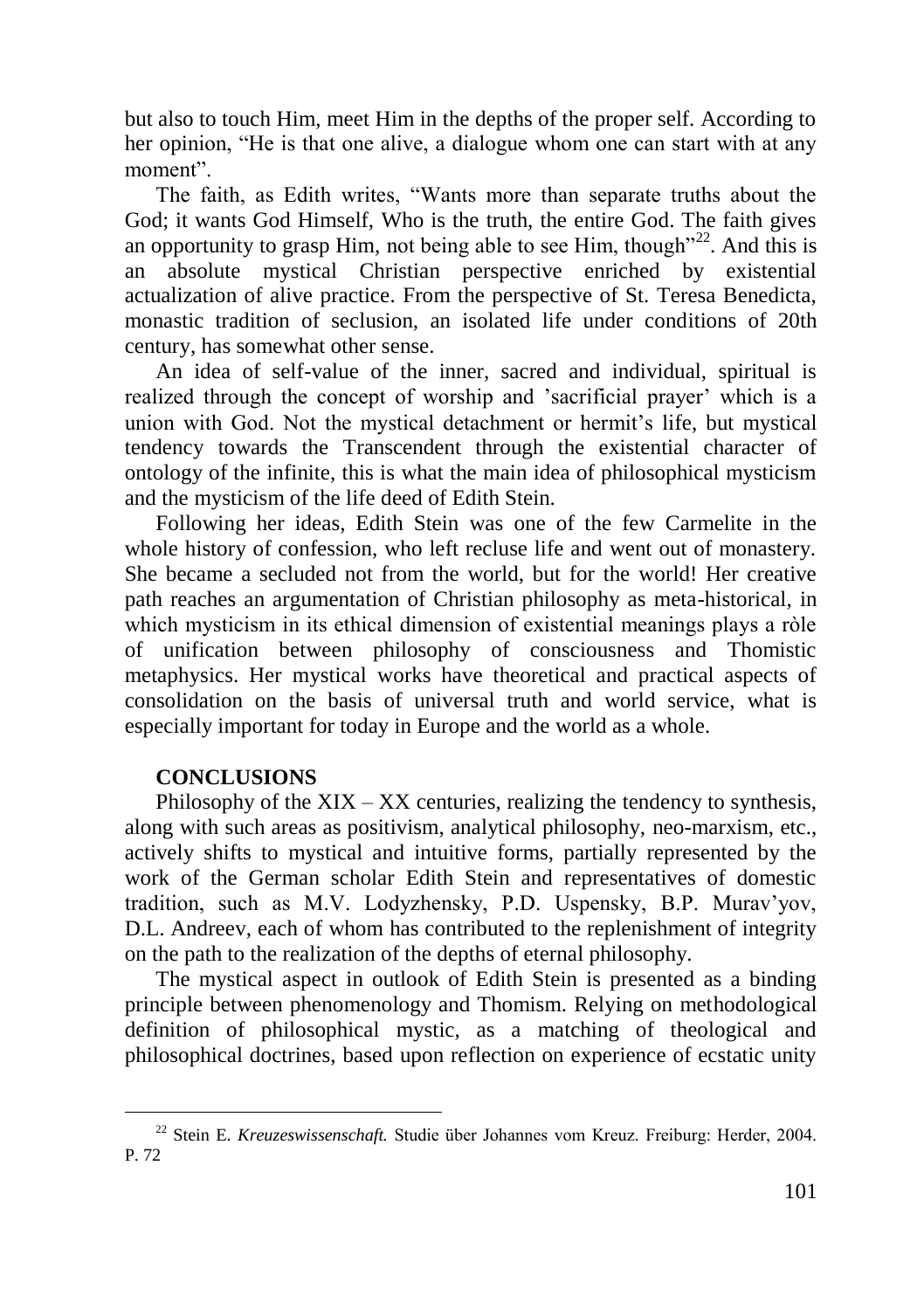with the Absolute, it was shown that phenomenology is implicitly directed towards research of real structure of immediate experience which in all its limits approaches to mystical experience. Not the mind and not the will (that directs knowledge to mystical unity of immanent subject and transcendental object in finding the truth) are defining for the mystical character of Stein's creative method. An empathy, as a model of extrapolation of the principle (of to be get used to the experience of the Other) onto mystical act of overcoming of subject-object opposition of transpersonal content and an intuition, as a movement inside the self, an ability to complete an integral image refusing the subjectivity and bringing back generic, spiritual subject, are considered to be key-constructs of the Edith Stein's evolutionary views development on her way to philosophical mystic. At the same time, mystical does not drop out of the phenomenological series but fills it with new existential meaning. The novelty of the study is in its showing up the productive meaning of philosophical mystics in the creativity of Edith Stein, who enriched contemporary anthropology by metahistorical content of moral and existential meaning assumption on the basis of synthesis of philosophy of mind and Thomistic metaphysics.

Representatives of the domestic tradition, such as M. Vasilievich Lodyzhensky, Piotr Demianovych Uspensky, Boris Petrovych Murav'yov, Daniil Leonidovych Andreev, whose heritage is represented in this study as "Eastern Christian esotericism". In this context, esotericism is defined as a separate area of interdisciplinary knowledge based on closed mystical experience. The basis of philosophical esotericism of Western and Eastern doctrine, is the concept of "religionismus", the subject of study of which is the esoteric source itself – transcendent in the utmost completeness of transcendental thinking. This experience supports the expansion of the historical-philosophical methodology, which includes equally direct implantation into the specifics of the subject of research (mysticism) while maintaining the objective position of the researcher, which allows maintaining the analytical position in a holistic picture of philosophical reflection.

Continuing traditions of domestic religious philosophy represented by the works of N.A. Berdyaev, V.S. Solovyov, S.N. Bulgakov, S.N. and E.N. Trubetskoy, S.L. Frank, representatives of "East Christian esotericism", through the lens of the concept of "sophianism", they form the basis of a holistic ontology. A characteristic feature of Russian philosophy of the  $XIX -$ XX centuries, is the principle of direct contemplation of the general in the concrete-singular, individual in the act of the intellectual, subconscious in the creative development of reality by establishing a "living" relationship between consciousness and world integrity.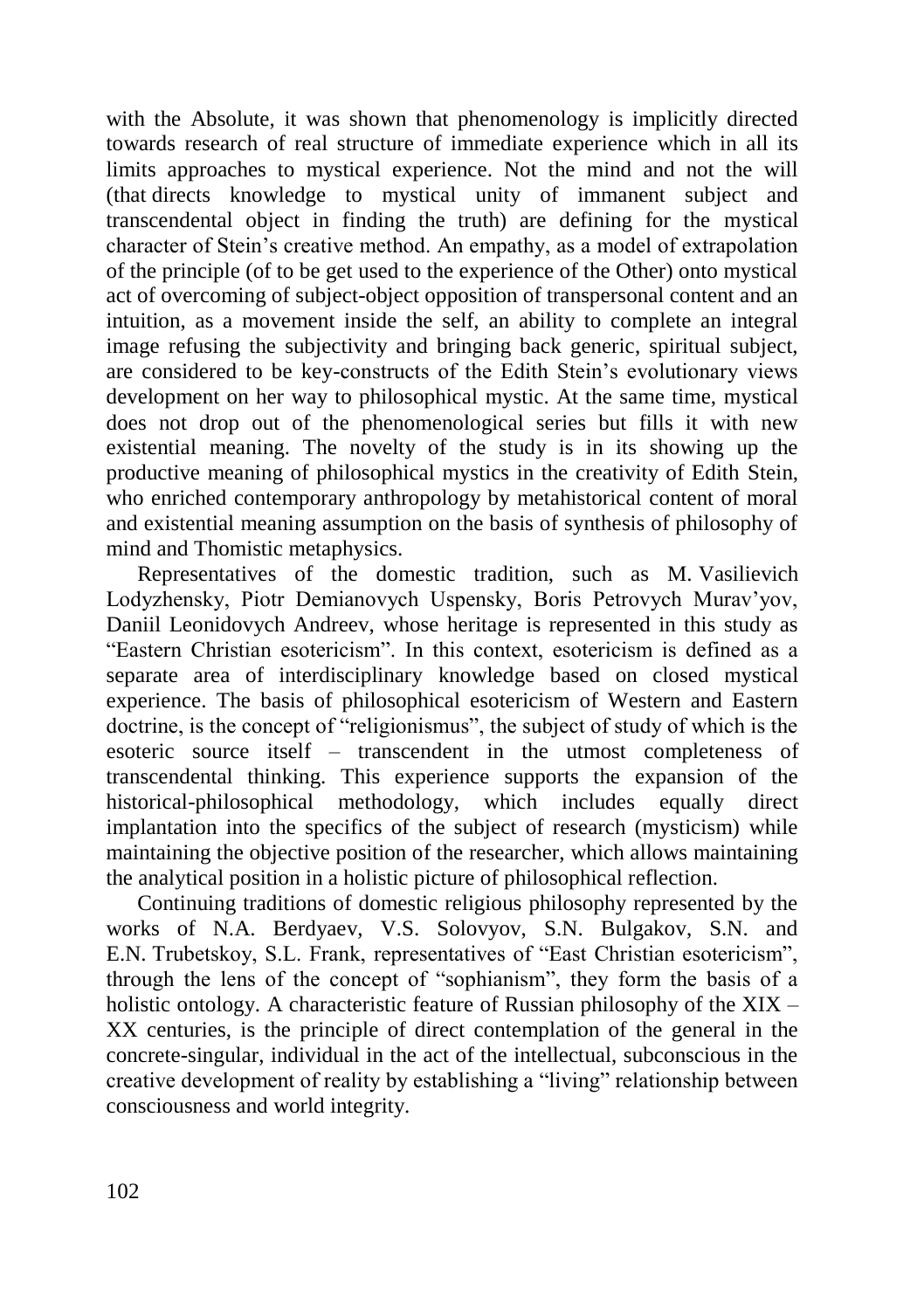In this regard, mysticism (an epistemological stance of overcoming of subject-object opposition) is considered as a means of realization of metahistorical approach which in "Eastern Christian Esoterism" is represented as personal experience of the thinker and his introvert practices which lead to integral knowledge which is disclosed to entire man.

Processing from above mentioned one can conclude that the views of home thinkers united their teachings, owing to common traits, in philosophical and world outlook direction of "Eastern Christian esoterism" are some kind of refraction of mystical teaching. In the conceptual area of "Eastern Christian Esoterism" theosophical ideas has found their creative development as a study on individuality that assesses and compares their own spiritual perspectives with the higher Person as a co-creator of evolutionary universe. This standpoint represents it own kind of challenge to one-sidedness of rational moralism and extreme subjectivism and which lays down the way to Universal individualism through the extended forms of consciousness that can be achieved by means of moral practice of introspection and spiritual designation of the man. An original and with many aspects, deep creativity of P.D. Uspensky, M.V. Lodyzhensky, B.P. Muraviov, D.L. Andreev is waiting for serious researching that will allow to expand in terms of content and enrich by heuristic ideas the area of philosophical senses and theosophical practice of the spiritual man in the course of evolutionary development.

Thus, the mystical tendencies of the teachings represented above contribute to the expansion of the methodology and perspectives of philosophical discourse, which is characterized by the following features:

Paradoxicality as the methodological basis of the antinomy of philosophical thinking, which allows you to grasp with consciousness that is not subject to rational, but is grasped intuitively; Equivocationalism as a superontological principle of absolute ontology; The universal and integral essence of ontological unity as a creative principle of eternal formation; The timeless, atopic basis for the formation of dynamic substantiality; Ontological and epistemological apophatism as the basis of mystical dialectics; Ontologically based consubstantiality of the human and the absolute; Anthroposophical universalism as a transcendentally immanent unity of the self-valuable essence of human being; Psychologization of the gnosioaxiological component of transcendental thinking; Superconfessionality as the worldview foundation of universalism.

The presented characteristics of the philosophical mystic of XIX – XX centuries lay the foundation for expanding the discourse on meanings and absolute truth in a new quality of the reconstruction of a holistic man in the culture and philosophy of the early XXI century.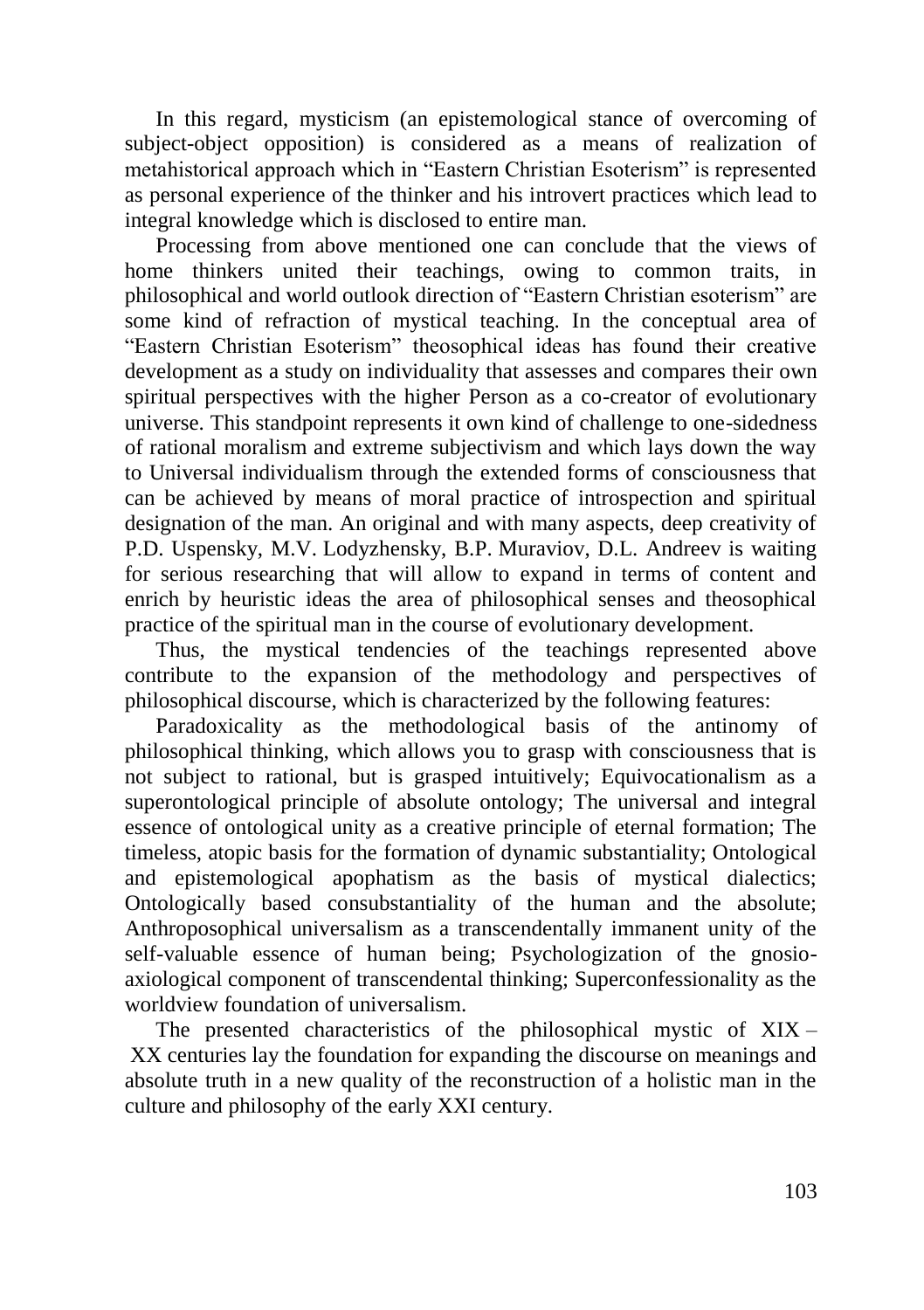#### **SUMMARY**

The article deals with the definition of "philosophical mysticism", as well as the analysis of some mystical teachings of the  $XIX - XX$  centuries philosophy. Mystical trends are considered as an organic part of the historicalphilosophical space in which rational-systemic directions are complemented by mystic-intuitive ones. The mystical context presented by the teachings of the German scholar Edith Stein and representatives of the national tradition of "East Christian Esotericism" M.V. Lodyzhensky, P.D. Uspensky, B.P. Murav'yov, D.L. Andreev, reveals the possibilities of onto-gnoseological and antropo-axiological integrity replenishing. It is proved that the mystical aspect in the views of Edith Stein is presented as a linking principle between Phenomenology and Thomism. The novelty of the study is in its showing up the productive meaning of philosophical mystics in the creativity of Edith Stein, who enriched contemporary anthropology by metahistorical content of moral and existential meaning assumption on the basis of synthesis of philosophy of mind and Thomistic metaphysics. It is determined that "East Christian Esotericism" is defined as a separate area of interdisciplinary knowledge based on closed mystical experience. The concept of "religionismus" is the basis of philosophical esotericism of the XIX – XX centuries domestic thinkers, which studies an esoteric source – transcendent in the utmost completeness of transcendental thinking. In this regard, mysticism (an epistemological stance of overcoming of subject-object opposition) is considered as a means of realization of metahistorical approach which in "Eastern Christian Esoterism" is represented as personal experience of the thinker and his introvert practices which lead to integral knowledge which is disclosed to holistic man. The characteristics of the  $XIX -$ XX centuries philosophical mysticism are defined, which lay the foundations for expanding the discourse on meanings and absolute truth in a new quality of reconstruction of a holistic man in the culture and philosophy of the metamodern of the beginning of the XXI<sup>st</sup> century.

#### **REFERENCES**

1. *Религиозно-философское общество в Санкт-Петербурге (Петрограде): История в материалах и документах: 1907–1917:* Т. 2. М.: Русский путь, 2009.

2. Успенский П.Д*. Новая модель Вселенной.* СПб. Изд.-во Чернышёва, 1993.

3. Успенский П.Д. *Четвертый путь.* СПб.: АО "Комплект", 1995.

4. Муравьёв Б. *Гнозис.* Т. 1. К.: София, 1999.

5. Блаватская Е.П. *Тайная доктрина*. Т. 1.М.: Прогресс-Культура, 1992.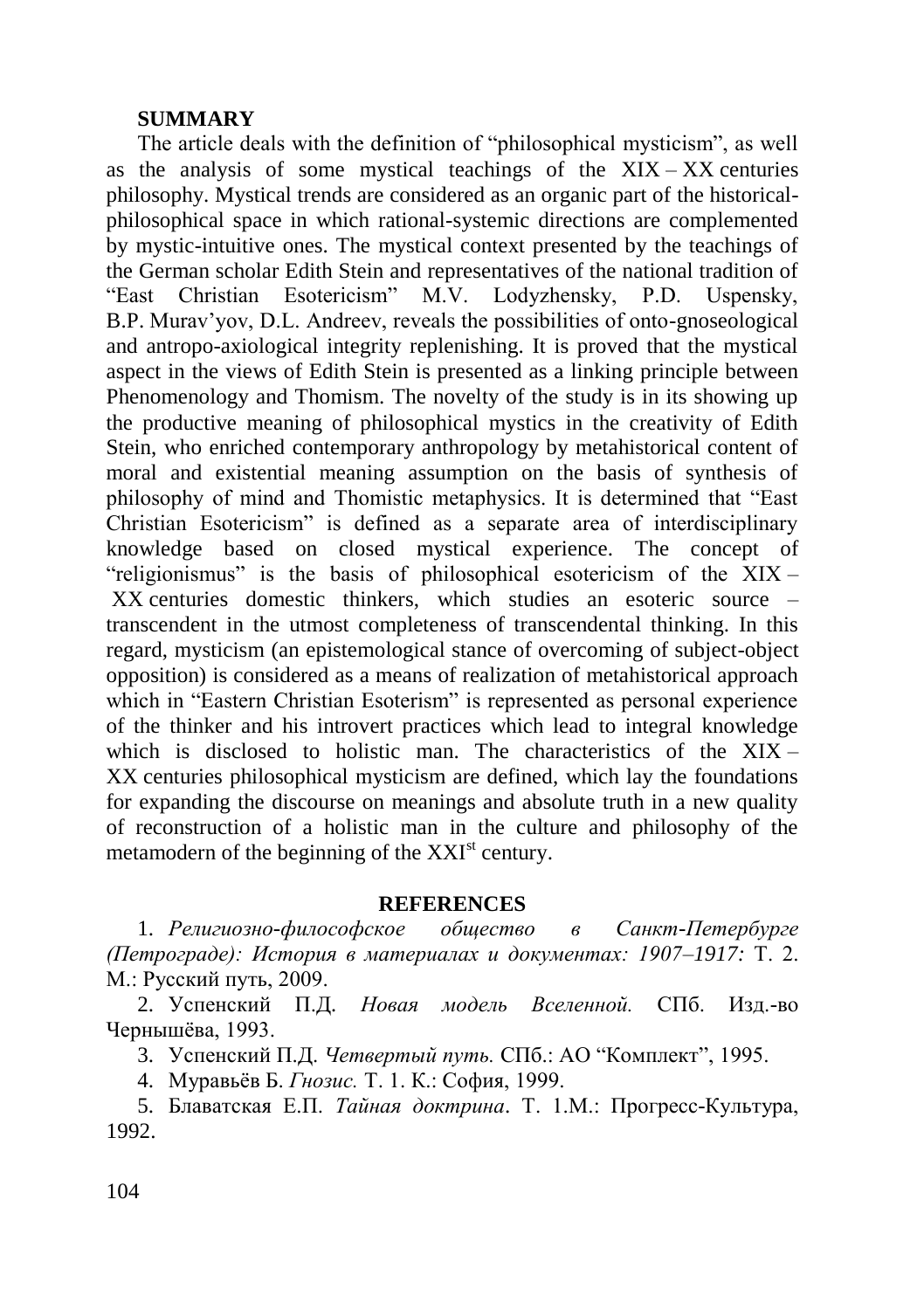6. Андреев Д.Л*. Роза мира.* М.: Прометей, 1991.

7. Bütow K. *Ein wahrhaftiges Leben Edith Stein.* Gütersloh, Kiefel, 1999.

8. Feldes J. *Auf den Spuren Edith Steins durch Köln.* Köln, Selbstverlag, 2005.

9. Herbstrith W. *Das wahre Gesicht Edith Steins.* Aschaffenburg, Kaffke, 1987.

10. Herbstrith W. *Edith Stein. Ein Lebensbild in Zeugnissen und Selbstzeugnissen.* Mainz, Grünewald, 1993.

11. Koch U. *Edith Stein. Eine kleine, einfache Wahrheit sagen. Biographischer Roman.* Gießen, Brunnen, 2005.

12.Beckmann B. *Phänomenologie des religiösen Erlebnisses. Religionsphilo-sophische Überlegungen im Anschluß an Adolf Reinach und Edith Stein.* Würzburg, Königshausen & Neumann, 2003.

13.Beckmann-Zöller B., Gerl-Falkovitz, H.-B. *Die unbekannte Edith Stein: Phänomenologie und Sozialphilosophie.* Frankfurt am Main, Lang, 2006.

14.Bejas A. Edith Stein. *Von der Phänomenologie zur Mystik.* Frankfurt/M: Peter Lang, 1987.

15. Fetz R.L., Rath M., Schulz P. Studien zur Philosophie von Edith Stein. *Internationales Edith-Stein-Symposium Eichstätt* 1991. Freiburg-München: Alber 1993.

16. Feldes J. *Im Kreuz ist Hoffnung. Der Kreuzweg mit Edith Stein.* Speyer: Pilger, 1999.

17. Heise I. *Einfühlung bei Edith Stein.* Überraschende Einblicke in die Doktorarbeit einer sensiblen Heiligen. Wien: Selbstverlag, 2005.

18. Petermeier M. *Die religiöse Entwicklung der Edith Stein. Eine Untersuchung zur Korrelation von Lebens- und Glaubensgeschichte*. Frankfurt/M.: Peter Lang, 1998.

19.Crvenka M. *Entscheidung für Gott. Die Taufe Edith Steins.* Leutesdorf: Johannes, 1991.

20.Crvenka M. Gott und ich. Meditationen zu Texten von Edith Stein. Essen: Plöger, 1993.

21.Bejas A. *Vom Seienden als solchen zum Sinn des Seins. Die Transzendentalien-lehre bei Edith Stein und Thomas von Aquin.* Frankfurt/M.: Lang, 1994.

22. Stein E. *Fenomenologia getynsko-monachijska. Analizy.* / Pod redakcja Jerzego Machnacza i Krzysztofa Serafina. Wroclaw: TOTEM, 2015.

23. *Edyta Stein, Fenomenologia getynsko-monachijska.* Zrodla. / Pod redakcja Jerzego Machnacza i Krzysztofa Serafina. Wroclaw: Drukarnia Cyfrowa On-line, 2014.

24.Штайн Е. *Вступ до філософії.* Переклад з нім. Ілони Терзової. – Жовква: Місіонер, 2011.